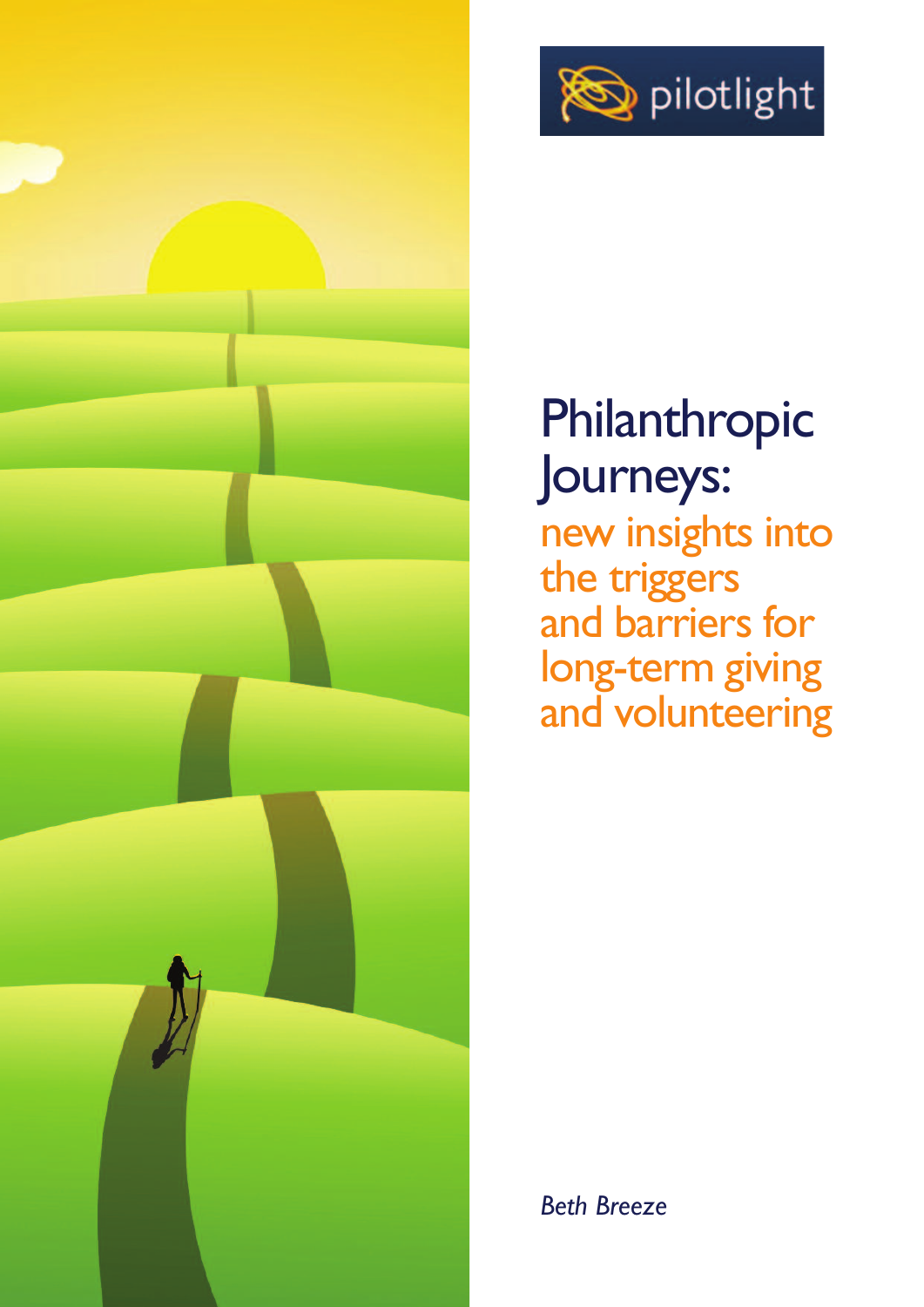*"What I've discovered is the passion and commitment of everybody in all of these charities I've worked with. It is incredible and a real lesson to me as a banker."*

*"I always had this idea that you had to be careful with charities because a lot of it is wasted money."*

*"I've become a lot more strategic about my giving, for the first time ever I worked out a giving plan."*

*"I didn't want to make cakes, so at that point I thought the only thing I can give is my skills."*

*"I ran marathons for charities and there were lots of fundraising events but I wanted a much more efficient use of my time. Now I contribute my thinking and use my professional skills, and it makes a lot more sense."*

*"It is difficult to give your money and get involved with charities wisely."*

*"My giving was very sporadic…I'd done some volunteering but never as an ongoing commitment, it was very limited."*

*"It's given me some skills I didn't have before, it's building my leadership skills."*

*"I think the biggest reward has been feeling like you can make a difference in a very different world than the one you work in."*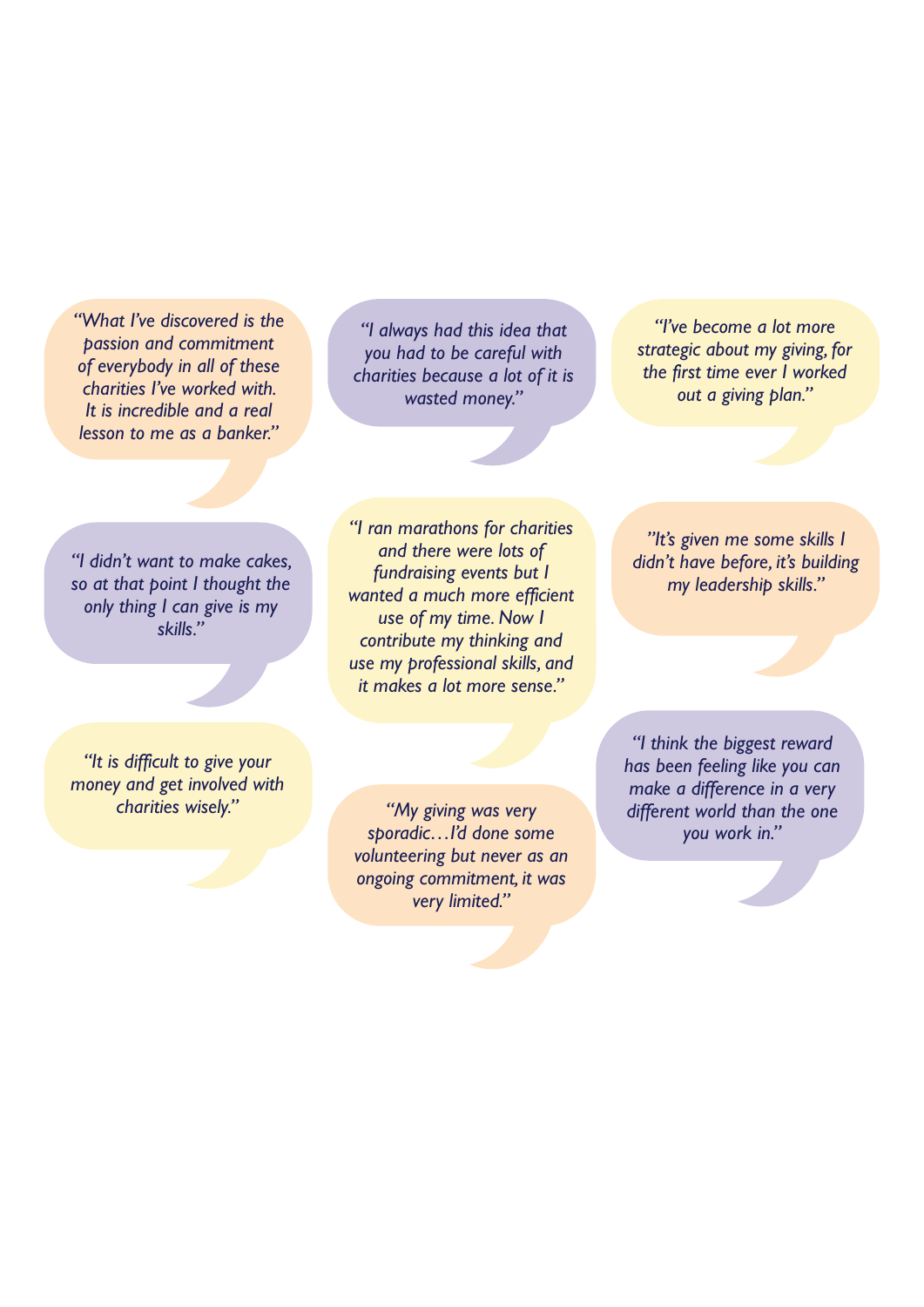# Philanthropic Journeys:

new insights into the triggers and barriers for long-term giving and volunteering

*Beth Breeze June 2014*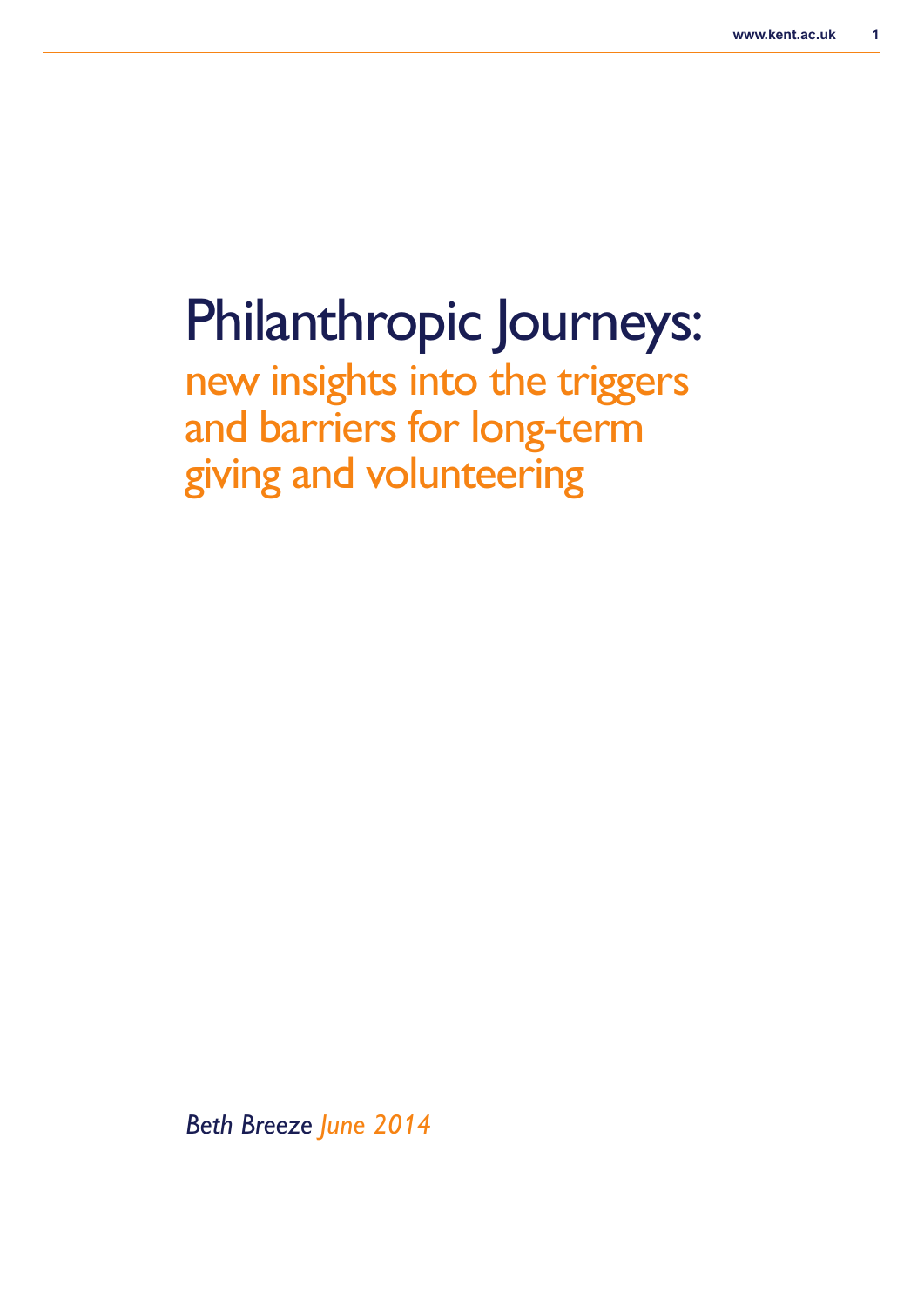### Acknowledgements

This research would not have been possible without a generous donation from the Highwood Foundation. But nor would it have ever got off the ground without the vision and commitment of Fiona Halton who created 'Pilotlighting' and continues to be one of the greatest forces for good in the world of UK philanthropy. This study could not have been completed without the willingness of Pilotlighters past and present to participate in the survey and be interviewed. We are immensely grateful to them all.

The data collection and initial analysis were carried out by Dr Eddy Hogg.

### About the Author

Beth Breeze is director of the Centre for Philanthropy at the University of Kent. She conducts research on a range of topics including major donors, charitable giving decisions, the profession of fundraising and giving circles. She also teaches courses on philanthropy, fundraising and volunteering.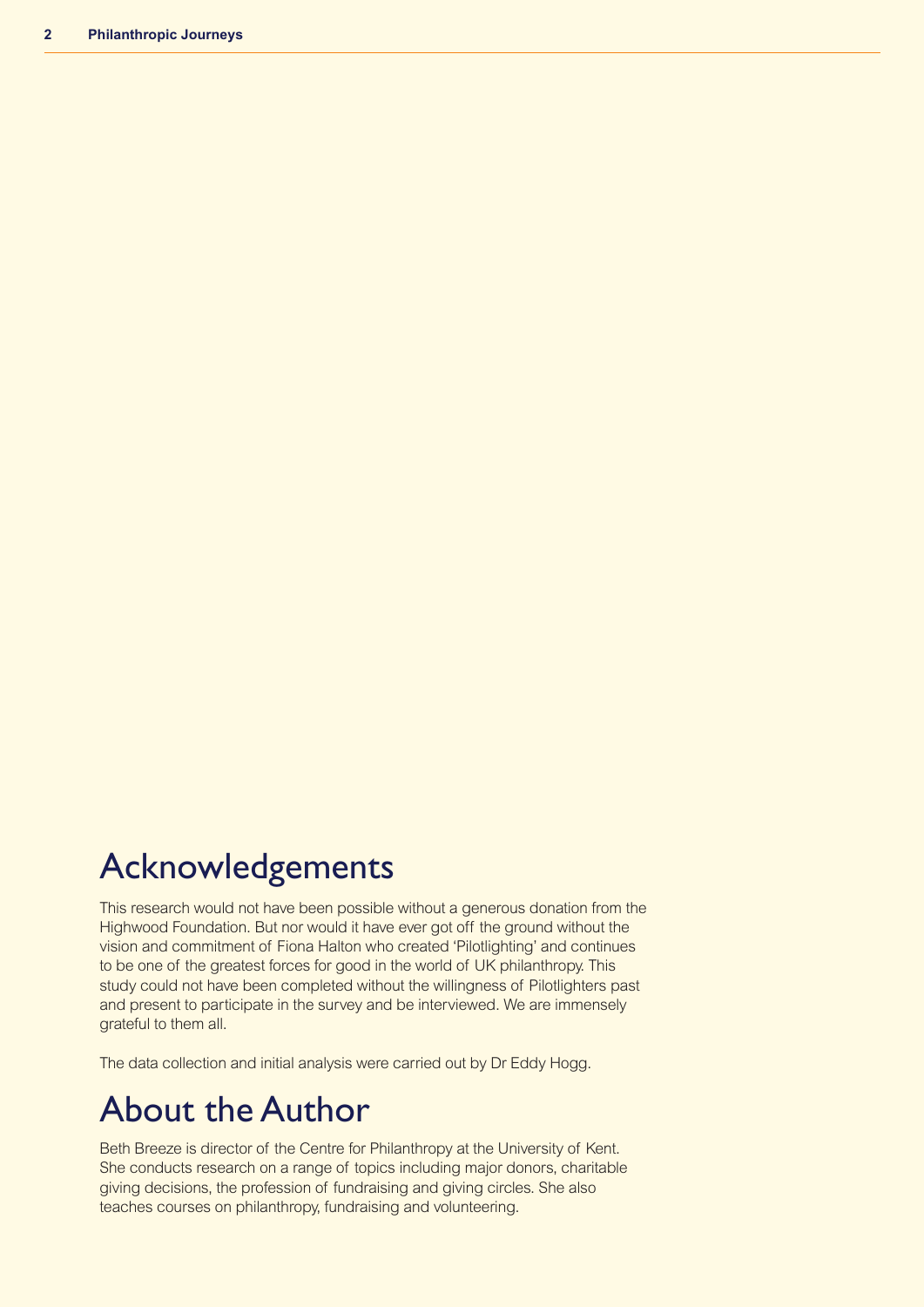# **Contents**

| Foreword by Graham Clempson                | 4  |
|--------------------------------------------|----|
| <b>Executive Summary</b>                   | 5  |
| Introduction                               | 8  |
| Context                                    | 9  |
| Findings                                   | 13 |
| <b>Discussion</b>                          | 16 |
| Conclusions                                | 19 |
| Recommendations                            | 20 |
| Appendix 1: About the research             | 21 |
| Appendix 2: About Pilotlight               | 22 |
| Appendix 3: References and further reading | 23 |
| Endnotes                                   | 24 |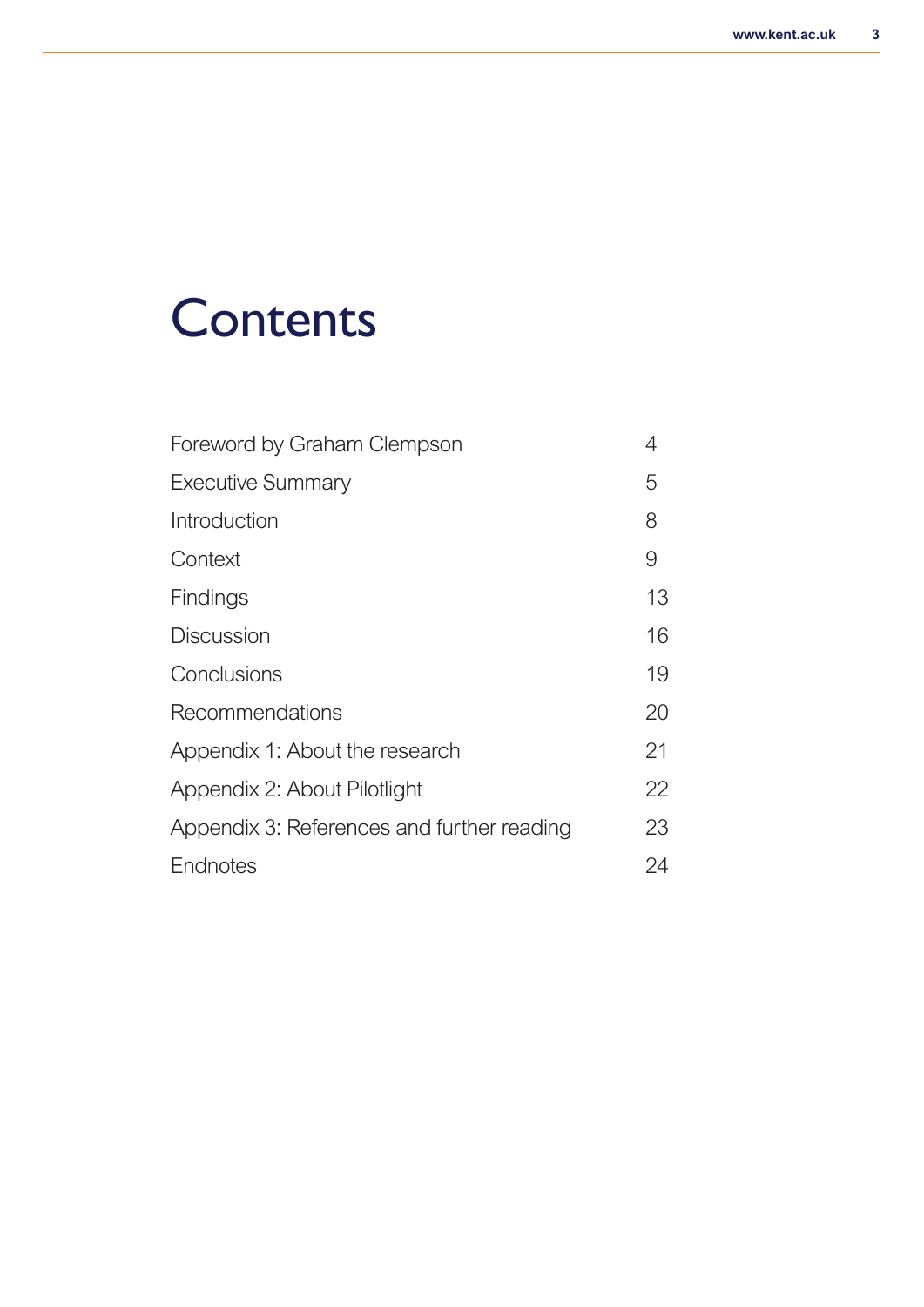### Foreword by Graham Clempson, Chairman, Pilotlight and Trustee, Highwood Foundation

The promotion of charitable giving and philanthropy is critical if we are to live in a better society.This is a core goal of the Government, who through the Social Action Fund have supported this report, and organisations like Pilotlight, whose work with small charities has such a disproportionate impact on both the organisations it supports and the business volunteers it works with.

I believe that giving, whether it is of money or time, is a life-long habit that brings benefits to those who give as well as to the causes that they choose to support. It is a habit that everyone can develop if they have the right support and opportunities. This is why at Pilotlight we work with volunteers from the business community to ensure that they give their time and skills efficiently and effectively. This approach creates a sustainable impact on the charities they work with and gives them the confidence to use their skills in a philanthropic environment.

This normalisation of philanthropy is key – we need to move to a position where private giving is a natural and expected part of a life well lived. It is why, through my own foundation, I chose to support Pilotlight and this report. I have experienced first-hand just how the investment of time and effort in nurturing people's innate generosity helps them to embark upon a personal philanthropic journey, bringing long-term benefits to our society, as well as to themselves.

As the report concludes, the role of philanthropy in modern society is far too important to be left to chance. We need to identify and tackle the barriers that prevent people from giving. We need to help people reach their full philanthropic potential and create a generation of donors who can start to give more strategically, and volunteer on a sustained basis.

Our aspiration is that this report is widely read and discussed both within and beyond the charity sector, and most importantly that it will help to ensure that greater numbers of people have the opportunity to become life-long, committed supporters of voluntary action.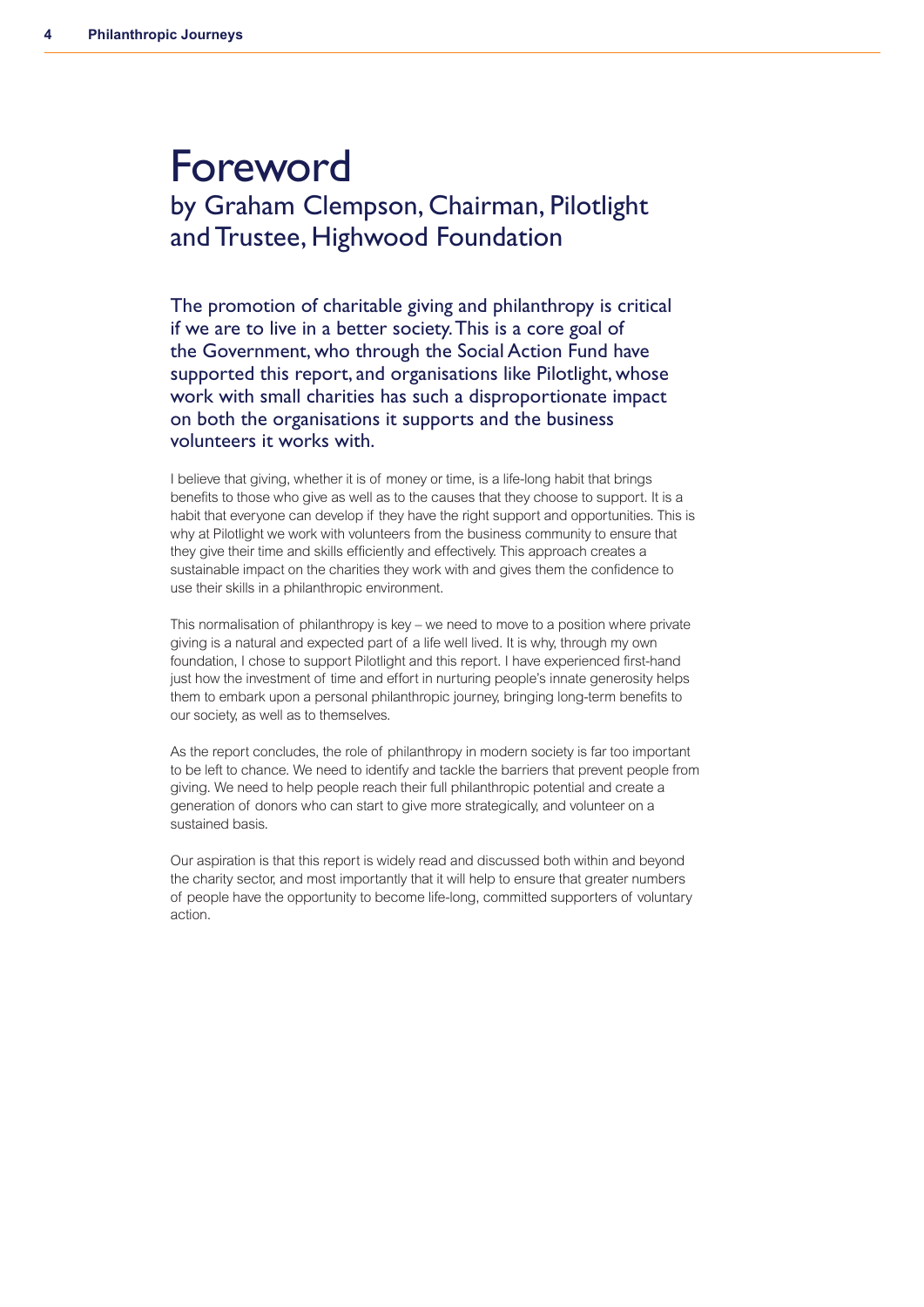## Executive Summary

The UK is a generous country: the giving of time and money to help good causes is a normal part of everyday life. But much of that giving is superficial, involving spare change rather than strategic major donations and sporadic 'helping out' rather than sustained volunteering. Our charity sector is therefore reliant on the collective impact of intermittent gifts, rather than the sustained commitment of life-long givers.

This report explores how people's philanthropic journeys – defined as their lifetime voluntary contribution of time, treasure and talent – can be extended and deepened to the benefit of both recipients and the donors. We take this approach because most research takes a 'snapshot' of giving at a moment in time, rather than trying to understand philanthropy as a dynamic, life-long activity. Our concern is with how people start and scale up their giving – or indeed how they start and then stop, or never get started in the first place.

The research comprised an online survey of 227 senior business people and in-depth interviews with ten people. All respondents had participated in (or are ongoing participants in) structured, supported, time-limited volunteering placements organised by the charity, Pilotlight. In some ways the sample is typical of the general population, for example with regard to donor motivation and barriers to giving. In other respects our sample is less representative of the general population, for example being disproportionately higher income earners. However, the greater capacity of richer people to give money makes them the focus of most efforts to increase philanthropy, so the sample is appropriate for the study at hand.

#### **Key findings:**

- The concept of the philanthropic journey refers to the full flowering of an individual's philanthropic potential over their whole life-time.
- Supported interventions, in the form of structured, time-limited and appropriate volunteer placements, can – and do – have the capacity to help senior business people overcome barriers, especially those related to lack of time, so that they can begin and accelerate their philanthropic journeys.
- The right initial experience of engaging with charities can generate significant future benefits – including a doubling of intention to volunteer, a 12% rise (from 29% to 41%) in willingness to make significant donations of £1,000 or more and a three-fold increase in desire to serve as a trustee of a charity.
- As a result of learning more about how charities operate, volunteers become more thoughtful and effective donors. In particular this helps to generate an increased understanding of the need to cover so-called 'core costs'. Where previously donors may have seen such costs as unattractive at best – or wasteful at worst – they learn that funding the underlying costs of a good organisation is not only essential to literally keep the lights on, but can also help leverage benefits beyond the value of the donation.
- Four main barriers face senior businesspeople who wish to get involved in supporting good causes:
	- 1 Lack of confidence that skills and expertise gained in the private sector will be useful to charities, and that such experience will in turn benefit the volunteer in their personal and professional lives.
	- 2 Lack of time due to commitments at home and at work.
	- 3 Lack of awareness of appropriate opportunities to get involved.
	- 4 Concern that charities will be badly managed.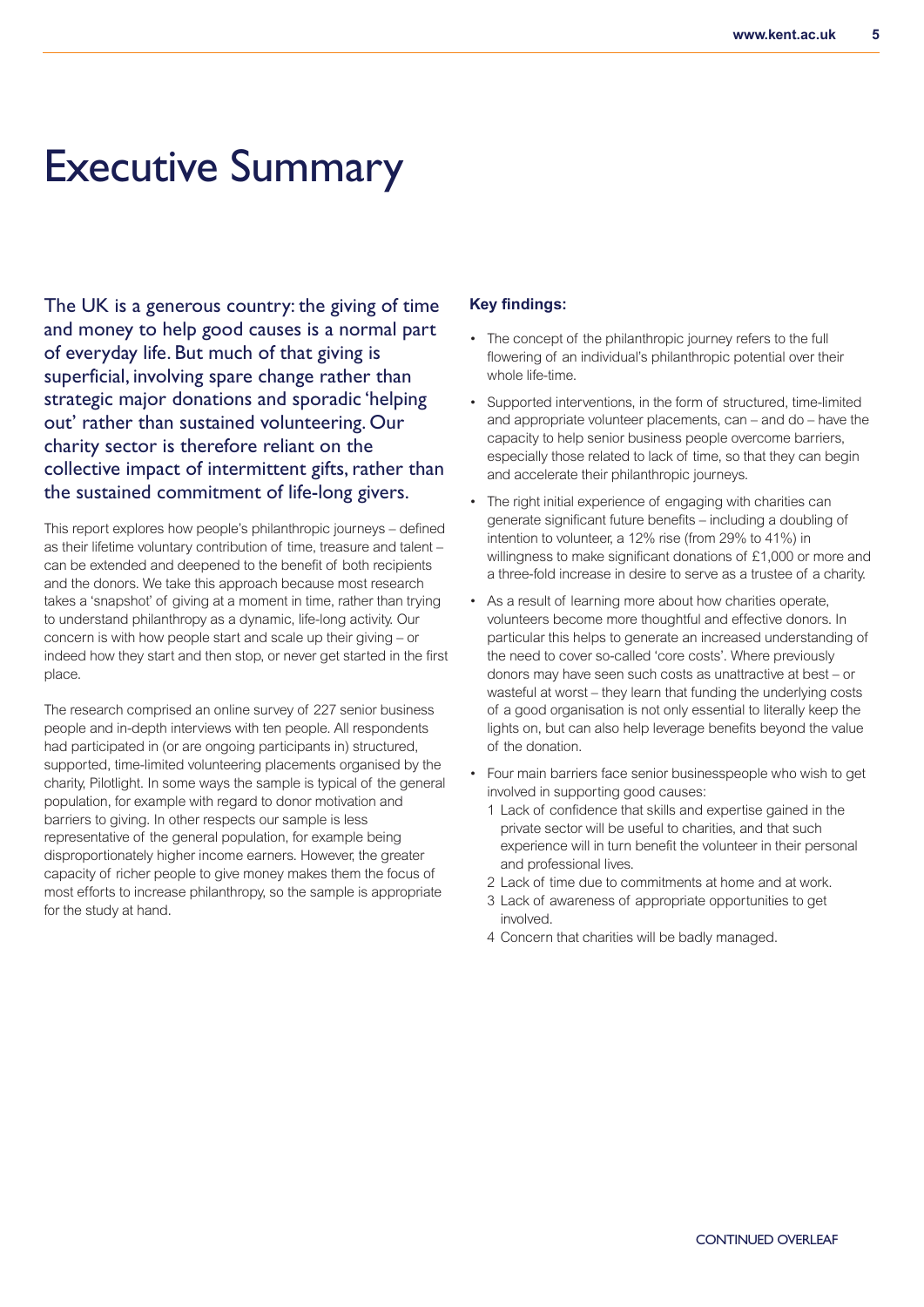### Executive Summary (cont)

#### **These barriers are manifested in six archetypes drawn from the data, as follows:**

- I **Nothing to offer** people whose professional success fails to provide reassurance that they have anything useful to offer a charity.
- II **Nothing to gain** people who struggles to see how helping good causes can help their career.
- III **Analysis Paralysis** people whose concern to find the 'right' cause to help in the 'right' way has stopped them making any substantive giving decisions.
- IV **Burnt Fingers** people whose previous experience of donating and volunteering has failed to meet their expectations of making a substantive difference.
- V **Too busy at work** people whose long hours at work leave them unable to get more involved with good causes.
- VI **Too busy at home** people whose commitments at home hold them back from making a bigger voluntary contribution.

Despite their different outlooks, experiences and personalities, the philanthropic journeys of all six of the types described above share common stages, which we encapsulate in two models. The first model depicts the status quo, where the role of chance and poor experiences affect the number of people who both start and progress their philanthropic journey. The second model shows the  ideal situation, where those wishing to give time, treasure and talent become increasingly aware, educated and confident, resulting in an ever-deepening commitment to voluntary action.

An effective approach to initiating and accelerating the philanthropic journeys of senior business people involves providing accessible, structured and supported opportunities. This enables volunteers to apply their professional skills and experience, and give their money in a strategic and informed way, for the benefit of charities and social enterprises seeking strategic input.

The role of philanthropy in modern society has become too important to be left to chance, and the contribution of potential philanthropists matters too much to leave perceived barriers in place. It is therefore time for government, charities, employers and .<br>individuals to take a more pro-active, enabling approach so that more people can start and complete the philanthropic journeys that will bring benefits to themselves and to our wider society.

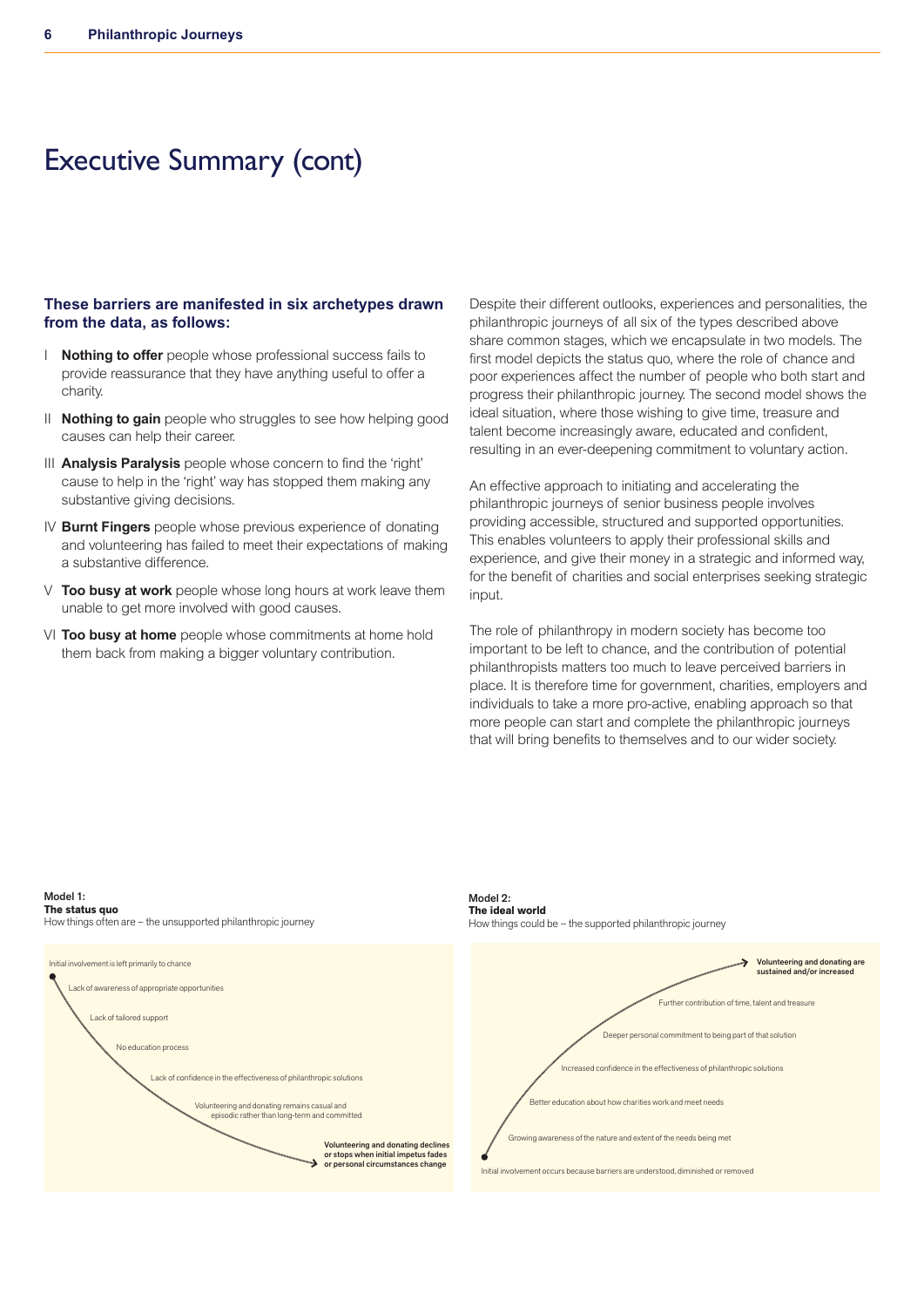#### **The report ends with eight recommendations aimed at government, employers, charities and potential philanthropists.**

- 1 Politicians and policymakers need to understand that philanthropy is better conceived as a life-long journey rather than a series of unrelated giving acts. Much existing policy can be characterised as fragmented and focused on stimulating particular types of gifts, such as payroll deductions or charitable legacies. Shifting the focus to growing life-long givers rather than gaining specific gifts, is more likely to achieve the overall goal of growing a stronger culture of philanthropy in the UK.
- 2 Government needs to extend its support for volunteering initiatives beyond the current focus on young people and retirees, because mid-life professionals also need targeted, high-quality encouragement and support.
- 3 Employers need to do more to facilitate their employees who want to use and develop their professional skills for the public good – including providing financial support so that staff can undertake structured, supported volunteering opportunities.
- 4 Employers need to support workplace giving of time and money by having an embedded culture of giving that is led and encouraged by business leaders. Employers should also recognise that they gain in terms of skills coming back to the workplace. When benefits are understood to be mutual, that leads to more sustainable relationships between companies and charities.
- 5 Charities need to be more aware of what it is that donors of time, talent and treasure have to give. They need to take account of donors' interests, provide a range of opportunities that meet their goals and to use a personal approach – including the use of professional networks – to invite and welcome new donors.
- 6 Charities need to curtail fatalistic assumptions that good volunteers are hard to find because they lack interest, are scared of the responsibility or put-off by lack of payment, and instead tackle the genuine barriers that exist due to low awareness of opportunities to get involved, and poor perceptions of how they are run.
- 7 The generous majority of our population need to consider how their giving of time and money can become less superficial and more strategic, which will bring greater benefits to themselves as well as to the causes they are helping. They need to back charities by giving regularly and through tax-efficient methods such as Gift Aid and Payroll Giving.
- 8 More research needs to be undertaken to better understand the concept of the 'philanthropic journey'. In particular, more research is needed on groups other than senior business people (such as people in other occupations including medicine, law or civil servants) as well as studies that focus on other socio-demographic characteristics (such as working mothers or child-free professionals). Such a body of work could collectively present a viable alternative to the present literature, which primarily conceptualises philanthropy as episodic and disjointed, rather than inter-connected and contextualised within an individual's life-course.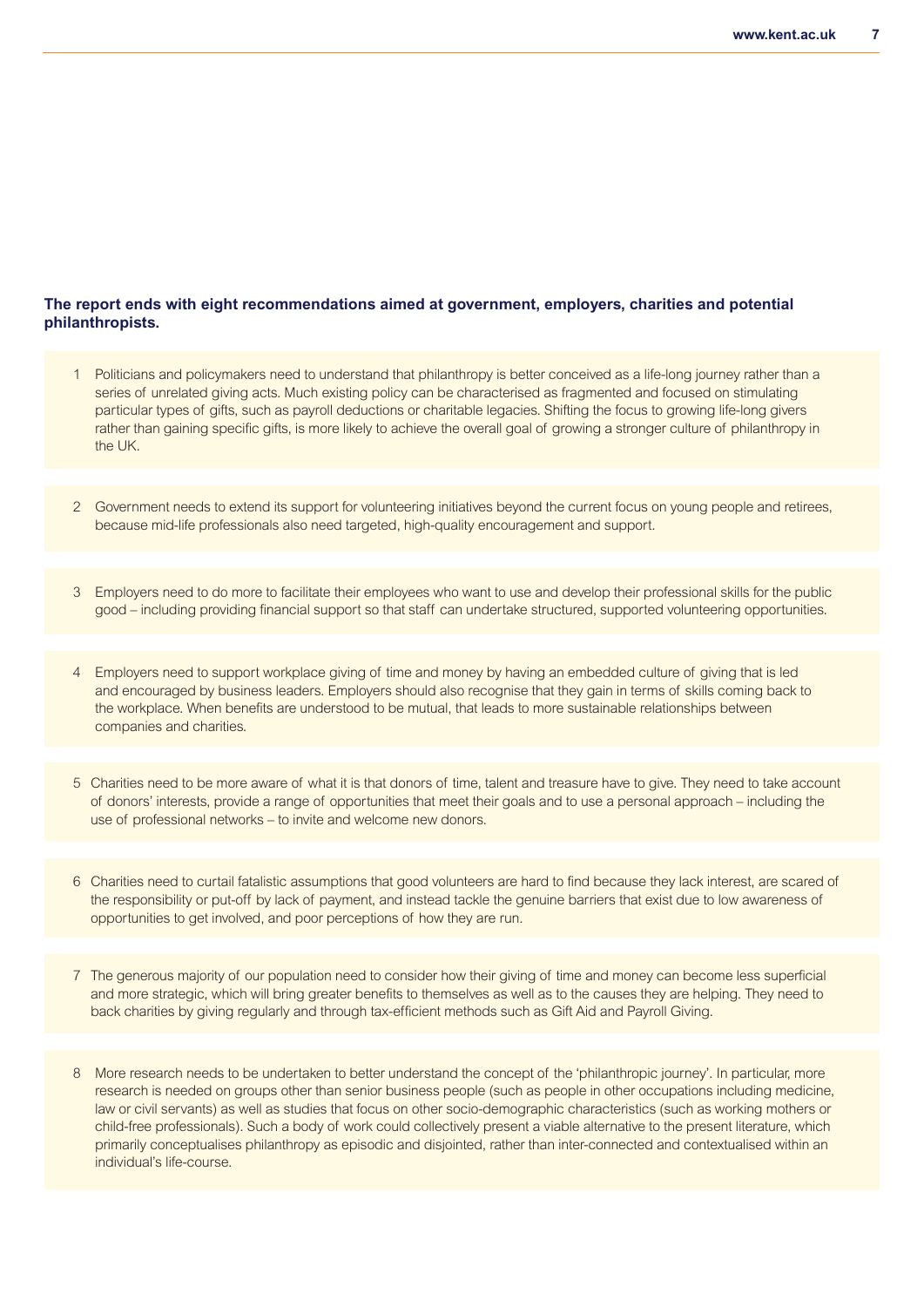## Introduction

Philanthropy – a word meaning 'the love of human kind' – is a fundamental human sentiment and behaviour that is observable in every era of history and in every part of the globe. It is an outlook as much as an action, one that develops over a lifetime as a result of processes such as absorbing cultural norms; being socialised within families, schools and workplaces; observing influential role models; and receiving signals from government, employers and peers. Philanthropic activity is therefore clearly too complex to be encapsulated in any particular moment in time. Rather we need to understand its roots, or what prevents it taking root. And we need to fathom whether and why it flourishes or founders over an individual's lifetime if we wish to design policies and practices that enable everyone to maximise their philanthropic output.

This research therefore looks at the philanthropic journeys of senior business people, to explore how those with significant resources of time, talent and treasure arrive at decisions about how to share these resources for the public benefit. This 'lifecourse' approach differs from most research in this field, which usually involves taking a 'snapshot' of philanthropy, such that individuals are asked about how much time or money they have given in a relatively brief recent period, such as the preceding month or year. Whilst such studies produce useful data on macro trends in giving and volunteering, they shed little light on how philanthropic behaviour begins, continues or ends, and cannot hope to explain how philanthropy is contextualised within donors' broader life events and longer-term attitudes and actions.

We acknowledge a debt to NCVO's influential 'Pathways through Participation' project<sup>1</sup>, which also took a qualitative approach to understanding how people become active citizens. That project's final report noted that the main triggers for participation are often either unpredictable or beyond the influence of policymakers and practitioners seeking to stimulate generosity. For example people were found to engage as a result of,

*"an experience or emotion such as anger at a decision, a threat, or wanting to improve something locally; a life event such as a new relationship, retirement, ill health, moving area or having children; an outside influence such as a natural disaster, hearing about something for the first time, or just being asked"* (NCVO 2011, p7).

Our work builds on some of the excellent ideas raised by that project and applies them to a specific group – senior, high earning business people – who have the capacity to contribute significant financial donations in addition to giving their time and talent to good causes.

The present study is modest in nature but ambitious in aim. It focuses on one segment of the population – senior business people – who have engaged in a particular type of structured engagement with charities, facilitated by a host organisation called Pilotlight<sup>2</sup>. We have explored their philanthropic engagement in the past and in the present, as well as their plans for the future, in order to understand the key barriers and accelerants that affect both the quantity and the quality of their giving of time and money.

In particular, we have sought to understand what prompts this group of people to move from the casual and reactive generosity that typifies charitable giving in this country, to become the committed, pro-active, strategic supporters of charitable causes that are needed in order to build a serious culture of philanthropy in the UK. We argue that there is a clear role for policymakers and practitioners in kick starting and continuing these philanthropic journeys, and indeed that the potential benefits are too important and significant for this development to be left to chance.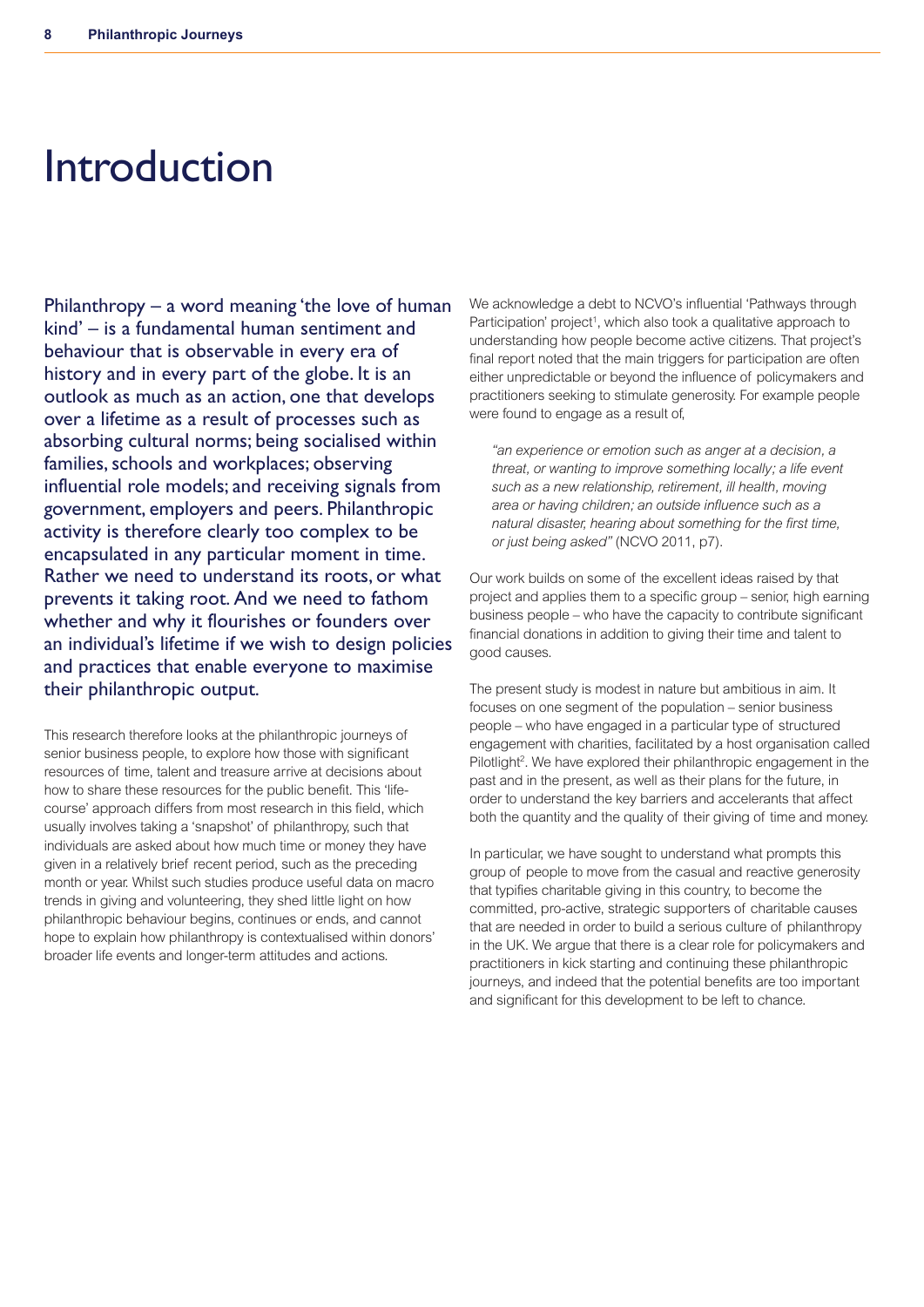### **Context**

This section explains the context for this study. It begins with an overview<sup>3</sup> of the research and the characteristics of our respondents, re-caps what is known about the giving and volunteering habits of the general population, and notes the extent to which our respondents are typical or distinctive.

#### **About this research**

The research was conducted during the Autumn of 2013. It involved a survey completed by 227 people as well as in-depth interviews with ten people. All respondents had engaged (or were still engaged) in long-term, structured volunteering opportunities, organised by the charity Pilotlight which connects senior business people with ambitious charities and social enterprises (see appendix 2 for further details).

Our respondents were typically high-earning males aged 45-54, which reflects the age and gender profile of senior business people. However, a third of the survey sample was female, the respondents' ages ranged from early 20s to over-65, and included a small number of lower-income earners.

While all respondents were either current or past 'Pilotlighters', the amount of time they had spent undertaking a structured, supported, time-limited volunteering placement ranged from less than 6 months to over three years, with the most common response (30%) being between one to two years.

Further information on the methodology and respondents' characteristics can be found in appendix 1.

#### **Who volunteers?**

UK government data<sup>4</sup> shows that in 2012-13, almost half of the adult population (44%) had formally volunteered at least once in the past year, and just under a third (29%) had formally volunteered at least once a month. These figures are relatively stable over time, with some year-on-year variation<sup>5</sup>.

The respondents in our study differ somewhat, being less likely to have volunteered than the general population – with around a third (32%) having done any formal volunteering before beginning their structured placement. However, definitions of what counts as volunteering are somewhat subjective, and a higher percentage (40%) of our respondents – more in line with the general population figure – report having done informal voluntary tasks, such as helping out a neighbour.

Two-thirds (66%) of our respondents are male. Whilst the same government data finds no statistically significant difference in the likelihood of men and women volunteering, it does find that men are more likely to do certain types of volunteering, such as serving on charity committees, which typifies the volunteering undertaken by the people we surveyed and spoke to.

#### **Who gives?**

Giving money to charity is more common than volunteering across the population. As shown in table 1, the annual UK Giving survey<sup>6</sup> finds that year-on-year over half the UK population donate some amount of money every month, with the precise figure ranging from 54% to 58% over the past decade.

Charitable giving is related to – though not fully explained by – income, so it is not surprising that in our sample of senior business people, most of whom are in the top 17% of earners<sup>7</sup>, we found higher levels of giving.

| Year    | Percentage of UK population who donate in a typical month |
|---------|-----------------------------------------------------------|
| 2004/05 | 57%                                                       |
| 2005/06 | 58%                                                       |
| 2006/07 | 56%                                                       |
| 2007/08 | 56%                                                       |
| 2008/09 | 54%                                                       |
| 2009/10 | 56%                                                       |
| 2010/11 | 58%                                                       |
| 2011/12 | 55%                                                       |

**Table 1: What proportion of people give money to charity? Source: UK Giving surveys, NCVO/CAF**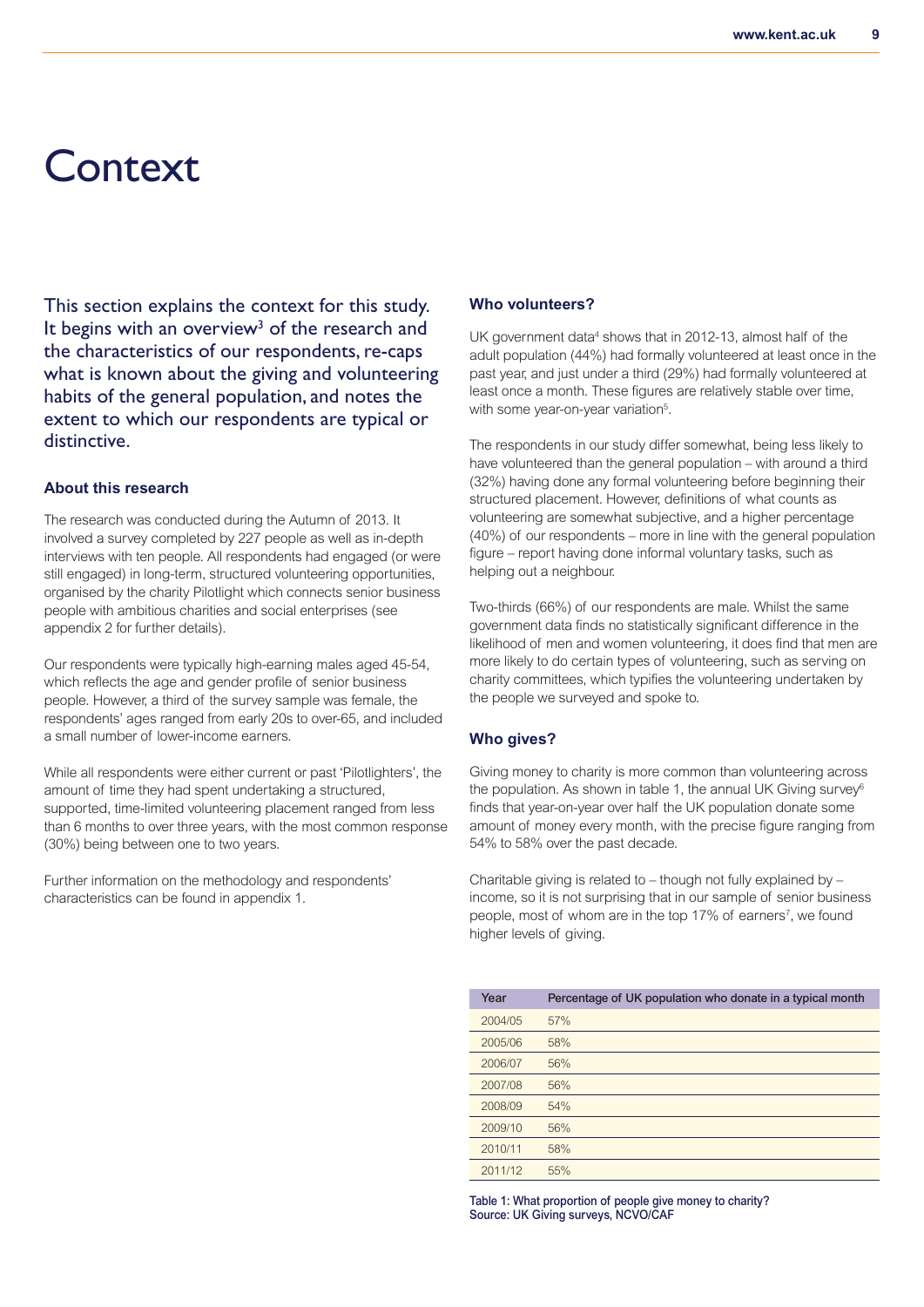### Context (cont)

As Table 2 shows, prior to starting their structured engagement with a charity, 73% of our sample had made irregular, reactive donations (such as putting money in a collecting box or sponsoring an acquaintance doing a charity challenge), 62% had made regular, smaller gifts (such as through payroll or standing order) and over a quarter (27%) had made at least one donation of £1,000 or more. This latter figure is more than four times higher than in the general population. UK Giving 2012 finds only 6% of the general population give £1,000 or more per year, which is the clearest indicator that our sample is skewed towards those with higher incomes and a higher capacity to give. However, despite being objectively wealthy, the vast majority of our respondents (73%) had never made a 4-figure donation, which fits the general pattern observed in the UK of widespread propensity to give, combined with equally widespread under-giving.

#### **Why do people volunteer?**

Our respondents share similar motivations to that identified in the government's Community Life Survey, which finds the desire 'to improve things and help people' is the main reason (cited by 53%) that people volunteer. Indeed, as Table 3 shows, 80% of our respondents cited the altruistic intention to 'give something back'. However, two-thirds (68%) of our respondents had a further rationale: the wish to develop their skills in a different context. In the general population, as depicted in the Community Life Survey, this type of competence-based thinking is less prevalent, with 27% wishing to use existing skills and 19% wishing to learn new skills. However, despite some difference in emphasis, our sample demonstrates a similar mix of other-directed and personaldevelopment goals that are found in the general population of volunteers.

|                                                                                                  | <b>Number</b> | Percentage |
|--------------------------------------------------------------------------------------------------|---------------|------------|
| Made irregular donations (eq putting money in a collecting tin or sponsoring an acquaintance)    | 157           | 73%        |
| Made regular donations (eg through a direct debit)                                               | 133           | 62%        |
| Informal volunteering in the community (eg helping a neighbour)                                  | 87            | 40%        |
| Formal volunteering through a charity                                                            | 68            | 32%        |
| Made at least one donation to a charity, worth £1,000 or more                                    | 59            | 27%        |
| Been involved in fundraising and asking other people for substantial donation s (£1,000 or more) | 50            | 23%        |
| Member of a charity's Board of Trustees                                                          | 36            | 17%        |
| Had volunteered to give a charity professional advice                                            | 32            | 15%        |
| Had done no previous volunteering                                                                | 21            | 10%        |
| Had made no previous donations                                                                   | 4             | 2%         |

#### **Table 2: Voluntary action amongst our sample prior to starting a structured volunteering placement**

| Reason                                         | <b>Number</b> | Percentage |
|------------------------------------------------|---------------|------------|
| I wanted to give something back                | 107           | 80%        |
| I wanted to develop my skills in a new context | 90            | 68%        |
| I wanted to do something different             | 65            | 49%        |
| I wanted to learn about the nonprofit sector   | 47            | 35%        |
| I hoped it would benefit my career             | 24            | $18\%$     |

| Reasons for not volunteering | Percentage of population |
|------------------------------|--------------------------|
| Not enough spare time        | 82%                      |
| Put off by bureaucracy       | 49%                      |
| Worried about risk/liability | 47%                      |

**Table 4: Reasons for not volunteering**

**Source: Helping Out survey (Cabinet Office 2007)**

**Table 3: Reasons given by our sample for starting a structured volunteering placement**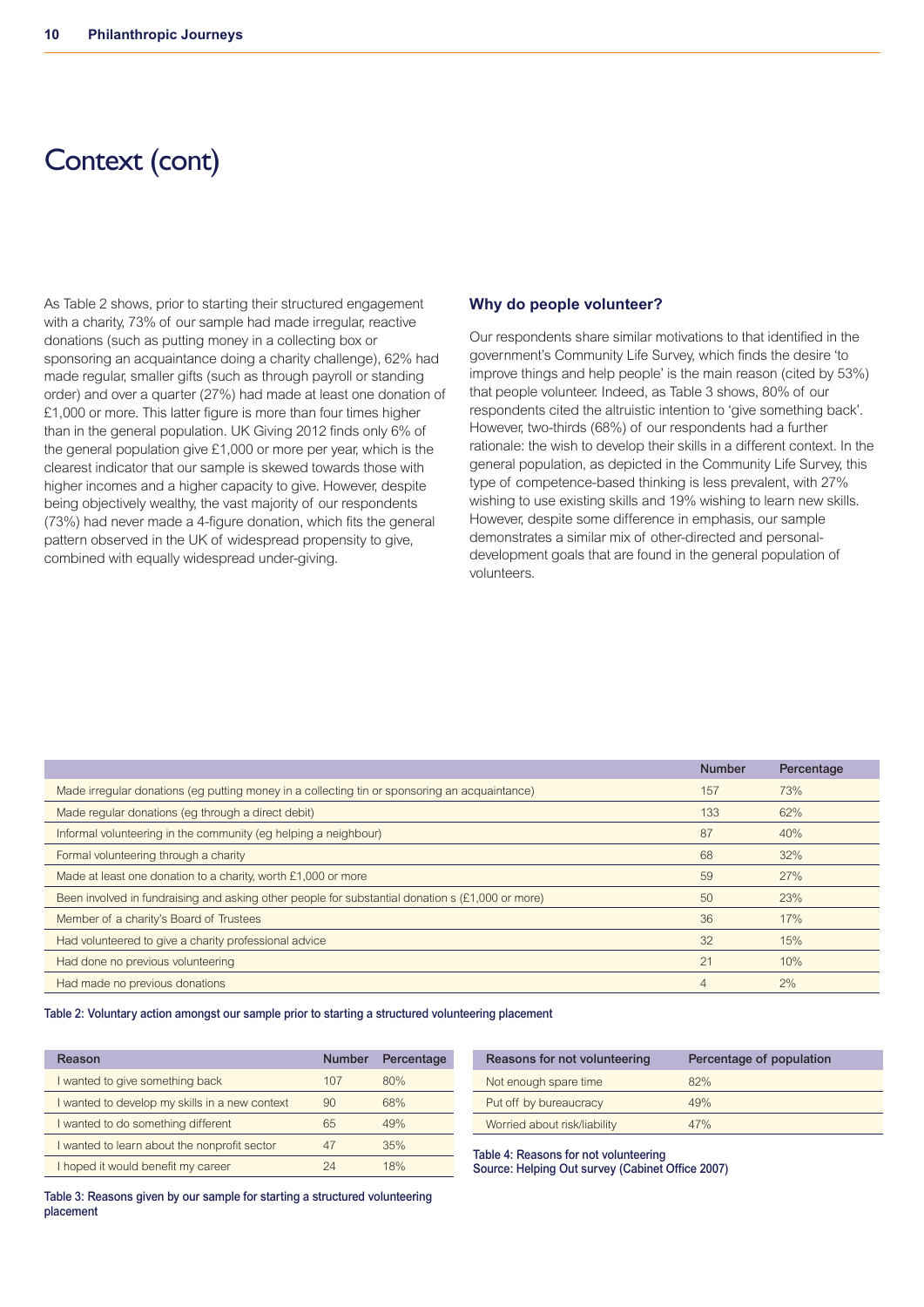#### **Why do people give?**

Donor motivation is an increasingly popular research question. A review<sup>8</sup> of over 500 such studies, conducted across the globe, identified eight main 'mechanisms' that are found to drive the giving of money:

- 1 being aware that need exists
- 2 solicitation (being asked)
- 3 low cost (due to tax breaks and/or matched funding) and donor benefits
- 4 altruistic tendencies
- 5 the desire to enhance reputation
- 6 the presence of psychological benefits
- 7 the desire to put personal values into practice
- 8 the belief that the donation will achieve the desired effect.

We did not ask our survey respondents to differentiate between their motivations for giving money and giving time, but the data gathered in our interviews is a good fit with these eight broad types of motivation.

#### **What stops people volunteering and giving?**

It is not easy to do research on non-volunteers and non-givers as such people do not readily identify themselves or volunteer to be surveyed and interviewed, this is likely because generosity is a normative (generally accepted and agreed upon) value.

When non-donors do participate in research, it is difficult to differentiate between 'real reasons' and 'post hoc rationalisations' – for example, non-givers are far more likely to state that charities spend a high percentage of donations on 'overheads' 9 , which could explain why they do not give, or it might be a useful rationale for not having given in the first place.

Amongst the few studies to capture the views of those who do not give time or money is the 'Helping Out' survey carried out for the Cabinet Office in 2006/07, which reports – as shown in table 4 – that the overwhelmingly most popular explanation for not volunteering is a lack of spare time (82%). Whilst no other explanation receives majority support, 49% claim to have been 'put off by bureaucracy' whilst 47% are 'worried about risk and liability'.

According to New Philanthropy Capital (2012), almost half (48%) of charities struggle to recruit trustees, who are the volunteers that comprise the legal governing body of a charity. A study commissioned by Ecclesiasitical Insurance (2012) identified lack of time as the major explanation (46%) followed by lack of commitment (20%), too much responsibility (11%), not being paid (9%), lack of people who understand the charity sector (5%), lack of interest (5%) and fear of something going wrong (4%).

Organisations seeking volunteers and donors have proved more willing to document why they believe that people fail to come forward, as the following chart <sup>10</sup> illustrates:



**Why charities believe they struggle to recruit trustees Source: Ecclesiastical Insurance/FWD Charity Research 2012**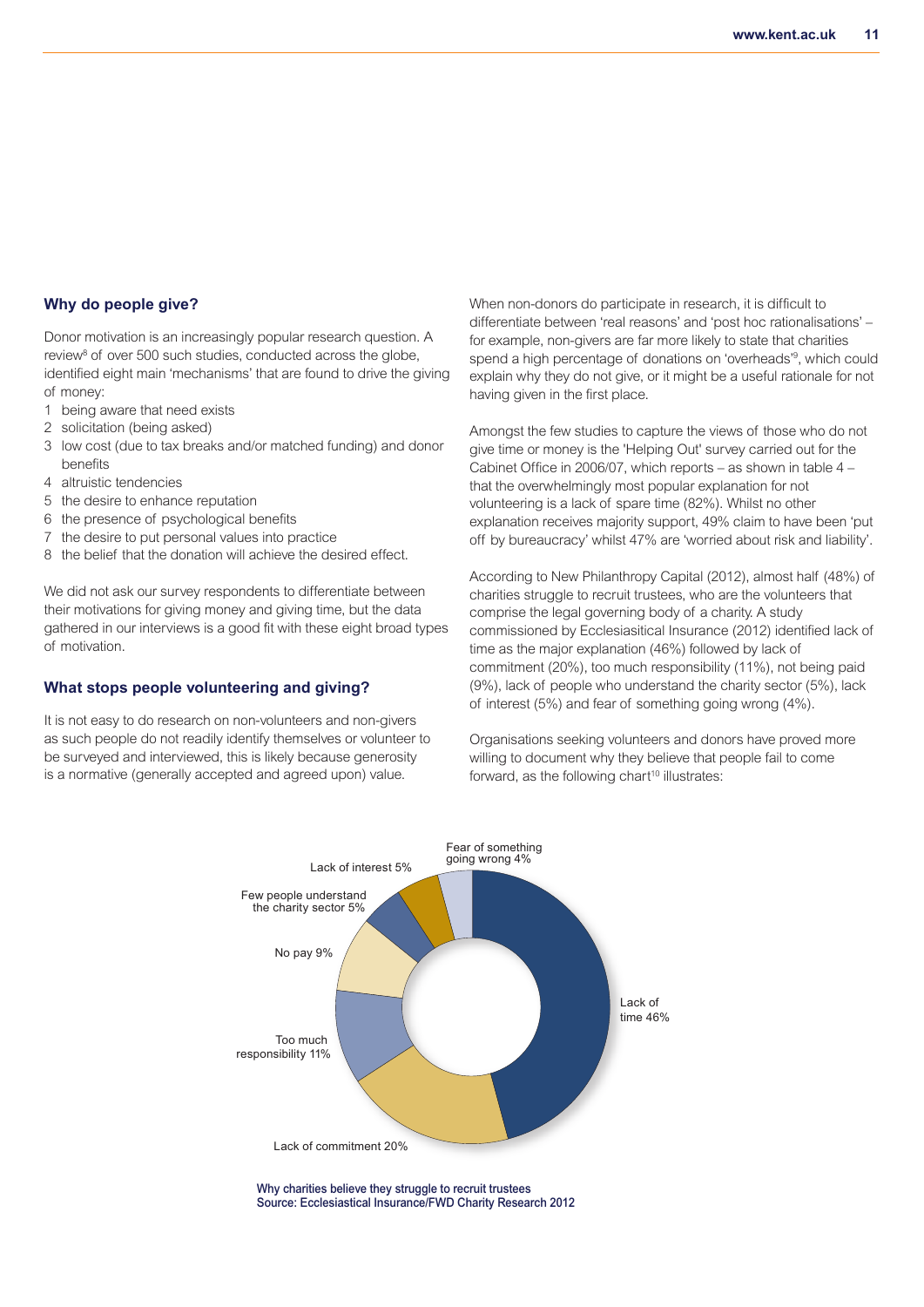### Context (cont)

One study<sup>11</sup> that attempts to explain non-giving of money by rich people claims that feelings of financial insecurity – however objectively curious – is the key factor, followed by a lack of confidence in charities to spend their money wisely, quoting one respondent as saying:

*"A lot of charities are run by good-hearted people, and that's wonderful, but they're not necessarily efficient or good at getting value for money"*

The findings of our study, shown in table 5, concur that lack of time, most notably due to commitments at home and at work, are significant barriers to greater engagement by senior businesspeople. Yet the second most common barrier we identified was a lack of awareness of the right kind of opportunities to get involved, which also deters those who would otherwise have the capacity and the willingness to do so. In addition, we also identify poor perceptions of charities, and poor experiences of charity management as common factors that deter potential donors and volunteers.

Despite the extent of these barriers – each of which was experienced by at least 44% of our sample – the people we surveyed and spoke to have nonetheless embarked on a volunteering placement, often as a result of receiving support from their employer. Having got started, in many cases these barriers were then overcome as a result of being placed in the right

organisation and receiving appropriate support. Most notably, widespread poor perceptions of how charities are managed are overcome in most cases (76%) where that view had been held – showing that such beliefs were based on perceptions rather than reality. At the other end of the scale, far fewer revise their opinion that they are too busy at home and work to be able to get involved – with lack of time remaining a barrier in the majority of cases. But table 5 shows much to hearten volunteer managers and fundraisers – in addition to revised views of how well charities are run, two-thirds (66%) of those who thought there were no suitable opportunities to use their skills for the public good, change their mind as a result of successful engagement with the charity sector.

So, whilst the barriers are real they are clearly not insurmountable. How to explain this situation? Survey data can provide headline figures, such as those presented above, but other methodologies are needed to dig deeper behind the numbers to understand how they relate to behaviours in practice. Therefore the next section presents findings from in-depth interviews with ten people who have undertaken structured, time-limited volunteering experiences that were supported by the charity Pilotlight.

| Barriers to giving time and money                     | % of all respondents<br>saying this barrier had<br>affected them | % of those who had agreed this barrier affected them, saying |                        |  |
|-------------------------------------------------------|------------------------------------------------------------------|--------------------------------------------------------------|------------------------|--|
|                                                       |                                                                  | this barrier has now been overcome                           | this remains a barrier |  |
| Work commitments                                      | 81%                                                              | 16%                                                          | 84%                    |  |
| Not aware of opportunities                            | 66%                                                              | 66%                                                          | 34%                    |  |
| <b>Family commitments</b>                             | 63%                                                              | 12%                                                          | 88%                    |  |
| Poor perceptions/experiences of<br>charity management | 44%                                                              | 76%                                                          | 24%                    |  |

**Table 5: Barriers to giving time and money amongst our sample**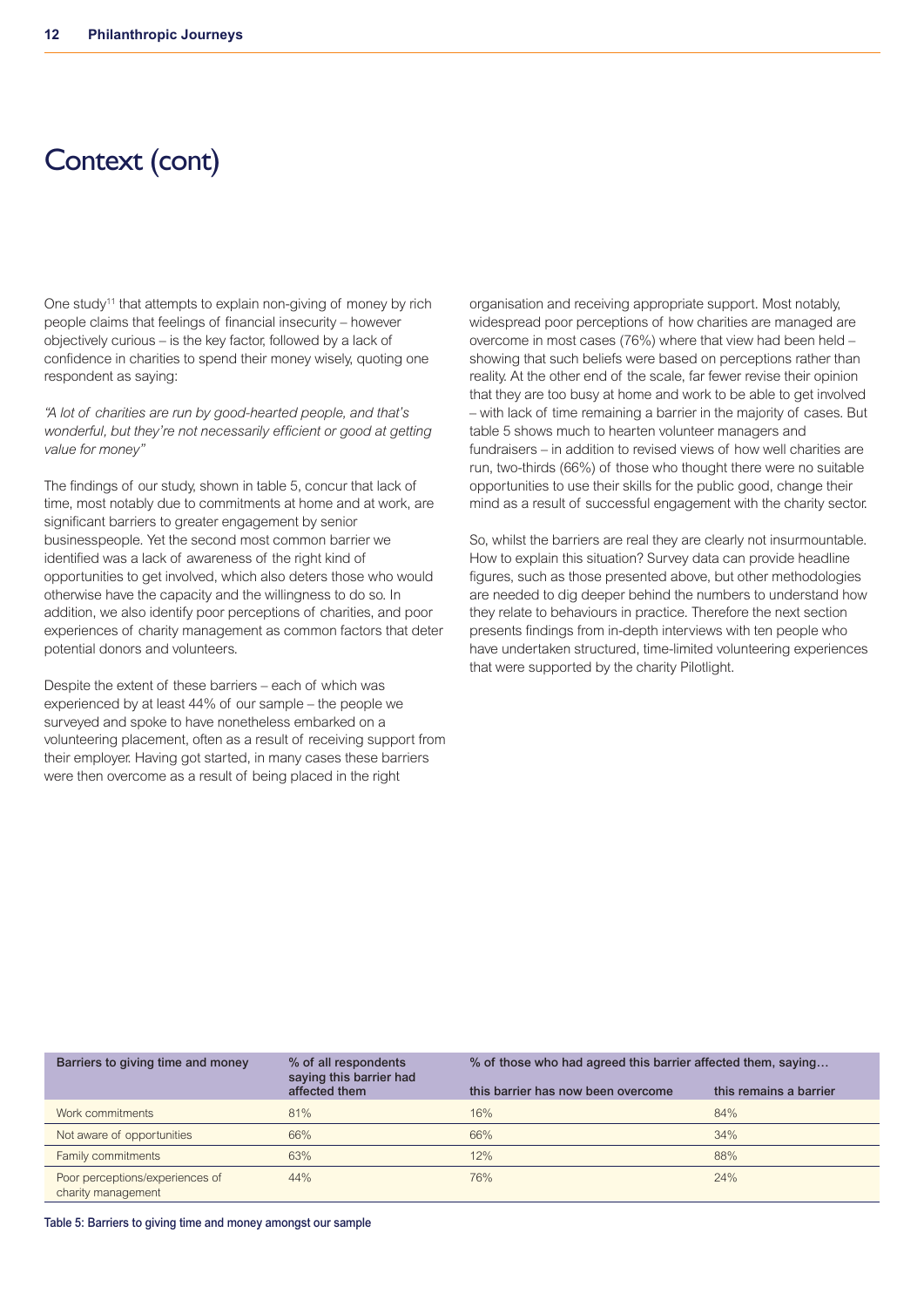## **Findings**

This section presents further findings from the survey, regarding attitudinal changes and intentions regarding planned charitable behaviour in the future. But it begins with presenting the findings from ten in-depth interviews.The five key themes that emerged in this aspect of the data collection shed a surprising light on the preexisting outlook of those who have the potential to make a major philanthropic contribution, as well as a reassuring confirmation that interventions  $can - and do - have the capacity to$ help these people to begin and accelerate their philanthropic journeys.

The five themes are:

- 1 Many people who understand the need for strategy in their professional working lives were not at all strategic in their private giving, before undergoing a supported placement.
- 2 There was a lack of awareness of how to go about finding appropriate volunteering opportunities, coupled with a deepseated fear that private sector skills would not be useful to charities.
- 3 Those with a capacity to make significant gifts of time, treasure and talent often harbour deep-seated concerns about the professionalism of those running charities.
- 4 Negative assumptions about how charities work can be overturned once people get engaged with them in a meaningful way. This process of growing in understanding and confidence has an impact on their future philanthropic plans.
- 5 The experience of undertaking structured and supported volunteering placements brings significant benefits to the volunteer, as well as to those they helped.

Each of these themes will now be illustrated with quotes from the interviews. This section ends with longer quotes from two interviewees, which chart the development of their philanthropic journey over time, highlighting the pivotal role played by their experience with Pilotlight.

#### **Firstly, we found that many people who are strategic in their working life, were anything but when it came to their giving:**

*"It was only giving money, in very small amounts – it was like everybody else, you just give a little… reacting to things happening in the news, there was no strategy behind it."*

*"A friend would phone up and say 'I'm supporting this charity' or 'I'm doing this bike ride' or whatever, and I'd give some money to that. But it was always – write a cheque and that's the end of it"*

*"I'd not really done much is the short answer. Giving through kind of monthly donations to a range of charities, but not really any meaningful involvement."*

However, this problem was perceived as being resolved as a result of undertaking a supported placement with a charity:

*"You become very thoughtful about your giving and you're not just going to write a cheque for any old thing."*

*"I've become a lot more strategic about my giving. For the first time ever this year I worked out a giving plan."*

**Secondly, we found a desire to apply skills gained in professional life to social causes, yet this was coupled with a lack of awareness of how to go about finding appropriate opportunities, and often a deep-seated fear that their skills would not be useful to charities.**

*"I wasn't quite sure what was expected of me and whether I could make any type of contribution. I have to say, I was very nervous of making any type of meaningful contribution to the [charitable] organisation."*

*"you wonder what the hell are you going to be able to do for a charity. But I quickly learned there was quite a lot I could do."*

*"I didn't want to make cakes, and at the time I certainly didn't have the personal wealth to give on a large scale, although that's changed in the years since I joined Pilotlight, so at that point I thought the only thing I can give is my skills"*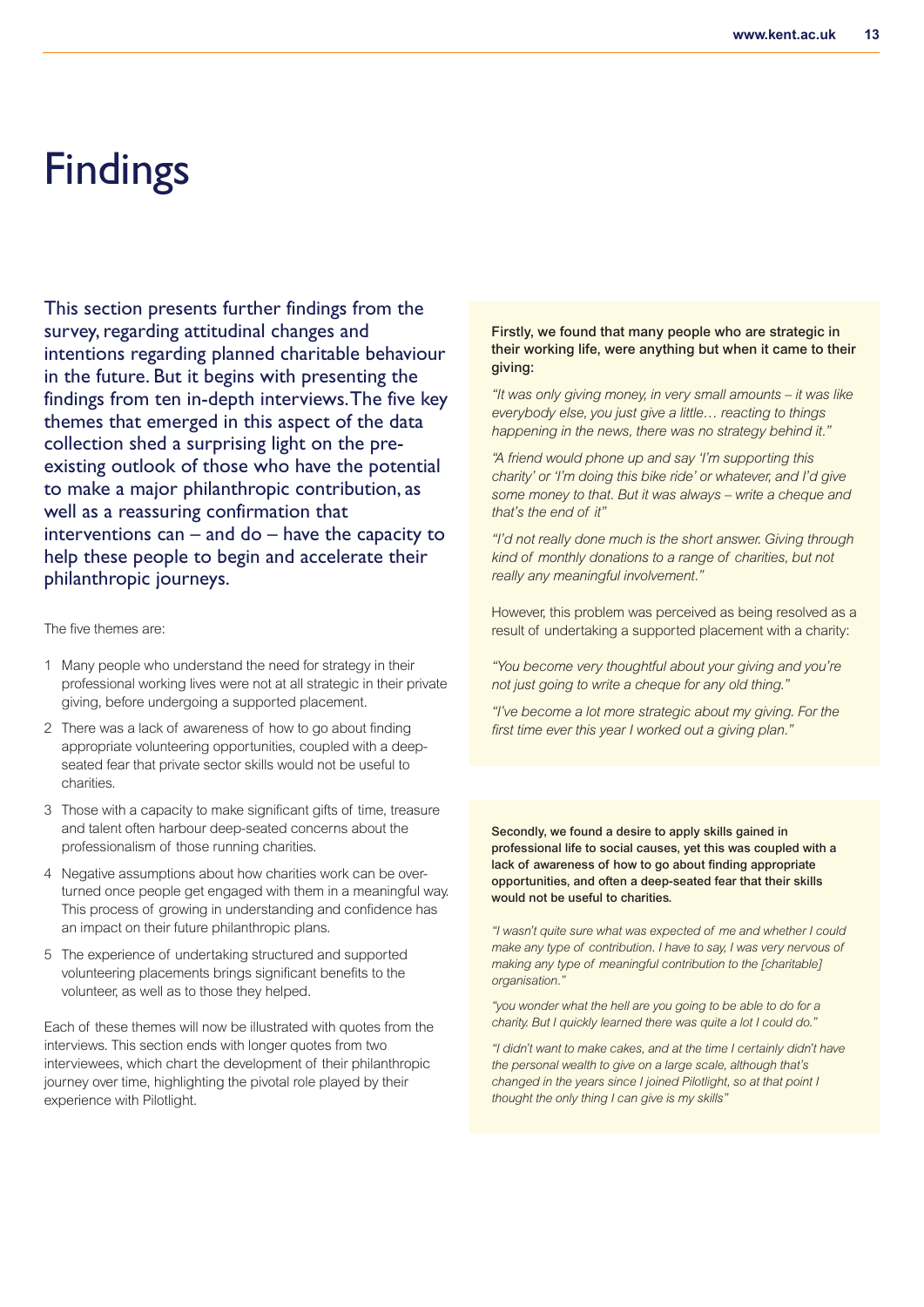### Findings (cont)

**Thirdly, those with the capacity to make significant gifts of time, treasure and talent often harbour deep-seated concerns about the professionalism of those running charities, and associated worries that their time and money will be wasted by 'well-intentioned' but poor performing charity leaders:**

*"I always had this idea that you had to be careful with charities because a lot of it is wasted money."*

*"I want to know why they need the money and how they're going to spend it, the leverage they're going to get from it, and I want to be able to have continuing dialogue with them."*

*"The charity sector is still seen as weak."*

**Fourthly, assumptions about charities are over-turned once people engage with them in a meaningful way and this process of growing in understanding and confidence has a major impact on future philanthropic action:**

*"I've discovered that there's a whole different world out there. What I've discovered is the passion and the commitment of everybody in all of those charities I've worked with. It is incredible and it's a real lesson to me as a banker… it has opened my eyes and it's given me a real respect for what's going on out there and the challenges that people face... It's extraordinary how hard people work in a charity."*

*"I had no network in the third sector, so it's helped to create that network… it's educated me about some of the key issues that small charities face, so that's given me the confidence to say 'I can see the role I can have in a small charity'. I think without having been involved with Pilotlight, if that opportunity had come to me and somebody had said 'would you like to sit on that board of trustees' I'd have said no, because I don't know what I can give you, I don't understand this sector, I don't know what my role would be, I don't think I have the skills. And I think Pilotlight has given me the confidence to say that I can contribute in an invaluable way to being part of a charity."*

*"It's been, personally, a really good learning experience of understanding a bit more about the charity sector".*

#### **Fifthly, the experience of undertaking a structured volunteering placement brought significant benefits to the volunteer, as well as to those they helped:**

*"We're helping a number of people who are less fortunate, but at the same time we're building a skill set, we're meeting other people, we're getting a perspective on the world… that's what's nice about it, it isn't just giving."*

*"It was just an extraordinary growth experience for me, both learning from [the charities] and also realising that I did have something to give. I skip into those meetings; it's the meeting that I look forward to most in the month. I really feel like I'm giving, I'm making a difference."*

*"Normally dinner parties are pretty dull – where do your children go to school and what do you do for work – so you need some catalyst to change the conversation, and that catalyst is me talking about Pilotlight now."*

The idea that people go on a philanthropic journey is encapsulated in the following comment, which charts a typical path from lowengagement, to embarking on a learning process, growing in confidence and commitment, and realisation that philanthropy generates benefits for both the intended beneficiary and the giver:

*"[At first] my giving was utterly random… I've been very lucky because in my life I've not been touched by any great sadness or tragedy, I just hadn't really been touched massively by something. And I just had no bandwidth to think about anything other than my family and my job. Once I had more time to devote, I really wanted to be able to give something back, so I did go looking for it [for Pilotlight]… When you start in the charitable world as a businessperson it's hugely humbling because you see people doing the most amazing things. The next thing is that you're intimidated by it, because you think 'well, I don't know enough that is relevant'… Then after a while your confidence builds and you realise that actually you might have insight or a different approach to something that is genuinely helpful… That's then massively rewarding in a way you don't get so much from your day job."*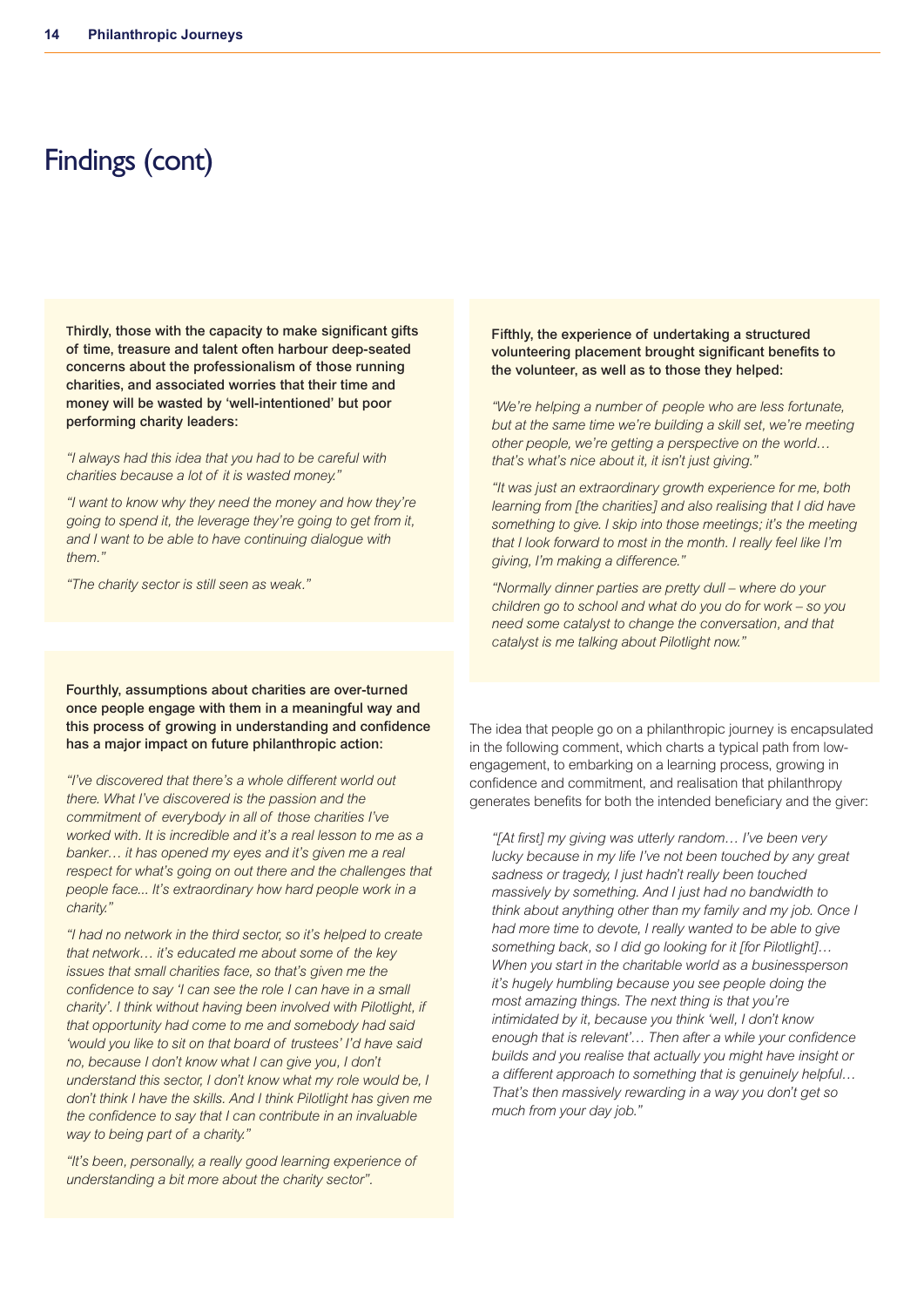A different philanthropic journey begins with more enthusiasm for getting involved, but shows the importance of support to harness that enthusiasm:

*"I was the guy at school who ran the charities club, and at university I was the welfare officer, championing AIDS awareness and gay rights and all that stuff. I thought that naturally I was going to be doing stuff, but post-university there's a bit of a dip, so I ended up running marathons – there were a lot of fundraising events. I now have two year old twins and I've moved from being time-rich to fairly timepoor, so I came to a point of realisation that I wanted to make a much more efficient use of my time. The Pilotlight model where I can contribute my thinking and use my professional skills for free, makes a lot more sense compared to doing hours and hours of training for marathons. In five years time when the kids have got friends and we're just boring to them, then I might ramp it up. But I do think it helps to have an ecosystem around when contributing time, and now my giving is based on causes I feel passionate about, but being much more strategic about how to put the money in, thinking about leveraging value… If I didn't do something like Pilotlight I would lose the emotional drive that I had. I genuinely think there is a strong proportion of UK society that wants to do something, and it's about trying to tap into that and harness it in the most effective way."*

| Statements regarding attitudinal changes                                                                             | % agreeing<br>with<br>statement |
|----------------------------------------------------------------------------------------------------------------------|---------------------------------|
| Organisations such as Pilotlight are important entry<br>points to volunteering and charitable giving                 | 76%                             |
| I have gained an appreciation of the role of active<br>trustees through my experiences with charitable organisations | 72%                             |
| I now take greater care in choosing which charities<br>I volunteer with                                              | 64%                             |
| I now take greater care in choosing which charities I donate to                                                      | 59%                             |
| I now formally volunteer more than before I joined Pilotlight                                                        | 48%                             |
| My experience has made me more aware of charities<br>in my local area                                                | 45%                             |
| I wish I'd started volunteering sooner                                                                               | 42%                             |
| Seeing how charities operate and spend donated<br>monies has made me more inclined to donate                         | 38%                             |
| I now informally volunteer more than before I joined Pilotlight                                                      | 37%                             |
| I now give more than I did before joining Pilotlight                                                                 | 35%                             |

**Table 6: Changes in attitude after completing a structured volunteering placement**

#### **Looking to the future**

Before moving onto a discussion of the data in the next section, we present two sets of further findings from the survey data that shed light on the longer-term impact of undertaking structured, supported volunteering placements.

Firstly, table 6 shows that this experience changes attitudes as well as behaviours – well over half of respondents report taking greater care in selecting the charities to which they give their time and money (64% and 59% respectively), and almost half (42%) express regret at not starting to volunteer sooner.

Secondly, our survey finds that hopes for continuing and increasing engagement with good causes is high. Table 7 shows that more than half the people who participated in a structured volunteering placement plan to have significant involved with charities – as trustees, donors and volunteers – in ten years time. If realised, these behavioural changes over the coming decade should bring significant benefits to the charity sector, including a greater supply of trustees coming forward, an increased body of major givers capable of, and willing to make, 4-figure donations, as well as a boost to the number of charitable legacies.

The figures in tables 6 and 7 should be of interest to those responsible for seeking the voluntary resources that are essential for charities to operate, because they show that more structured, supported, time-limited experiences of volunteering has achieved three significant outcomes in our sample:

- 1 A doubling in willingness to become long-term committed volunteers.
- 2 A 12% increase (from 29% to 41%) in willingness to make gifts worth £1,000 or more.
- 3 A three-fold increase in willingness to serve as a trustee.

The reason these outcomes are so crucial is discussed in the following section.

| Statements regarding planned charitable<br>behaviour in ten years time | % agreeing<br>with<br>statement |
|------------------------------------------------------------------------|---------------------------------|
| I will be a charity trustee                                            | 63%                             |
| I will be formally volunteering with a charity                         | 63%                             |
| I will be giving regularly to charity                                  | 58%                             |
| I will be volunteering informally in my community                      | 47%                             |
| I will have made at least one donation of £1,000 or more               | 41%                             |
| I will be helping charities to fundraise                               | 35%                             |
| I will have a charitable legacy in my will                             | 28%                             |

**Table 7: Planned charitable behaviour in 2023**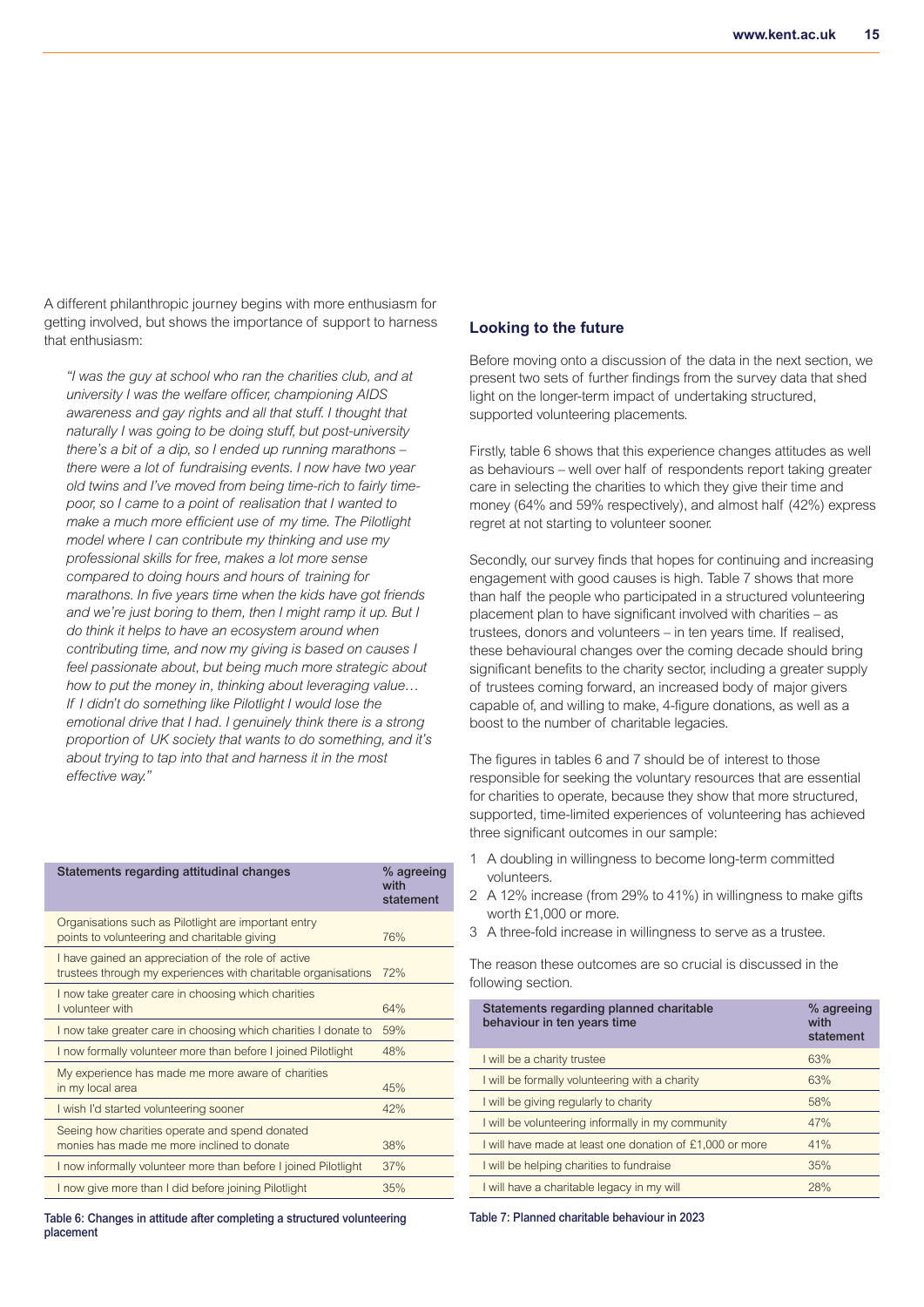## **Discussion**

The data confirms the need to approach philanthropy as a dynamic, rather than static, activity, because people's decisions to start, stop, slow down or accelerate their giving makes more sense when viewed over an extended period of years rather than as a 'snapshot' of a moment in time.

In the light of the findings presented above, this section contains two substantive contributions:

- 1 a typology of barriers to giving that need to be overcome in order to unlock people's life-long philanthropic potential.
- 2 two models illustrating the different trajectories of unsupported and supported philanthropic journeys.

This sections ends by discussing the importance and impact of achieving the outcomes described above, in terms of more volunteers, more larger donations and more trustees coming forward to serve on charity boards.

#### **(1) Barriers that prevent and stall philanthropic journeys**

The research identifies a number of barriers that prevent people getting started on their philanthropic journeys, or progressing far beyond the starting point. Drawing on both the survey and interview data, we suggest that these barriers can be summarised in six archetypes as follows:

- I **Nothing to offer** despite experiencing significant success in their professional lives, these people have a surprising lack of confidence that they have anything useful to offer a charity.
- II **Nothing to gain** these people are not drawn to volunteering and giving because they struggle to see how helping good causes can help their career.
- III **Analysis Paralysis** these people want to help but their concern to find the 'right' cause to help in the 'right' way has stopped them making any substantive giving or volunteering decisions.
- IV **Burnt Fingers** these people have been put off donating and volunteering because of disappointing previous experiences that failed to meet their expectations of making a substantive difference.
- V **Too busy at work** these people feel that the long hours they spend at work leaves them unable to get more involved with good causes.
- VI **Too busy at home** these people feel their commitments at home hold them back from making a bigger voluntary contribution.

It is striking that some high-income, high-achieving professionals are being thwarted in their desire to help by barriers that can be tackled if the will and resources exist. The first two barriers – 'nothing to offer' and 'nothing to gain' can be tackled by greater efforts from charities and intermediaries to involve prospective volunteers in charities where there is a good 'fit' of both donors' skills/expertise and the benefits they hope to gain as a result of getting involved. For example, if a potential volunteer wishes to gain a particular new skill to take back to their day job, or hopes to apply existing expertise to solve a social problem, then this should be factored into the roles they are offered. Likewise, if networking and expanding social contacts matters to a particular donor, then they can be steered in the direction of serving as a trustee or helping with organising prestigious events. These changes, we suggest, are particularly likely to be realised through structured, supported and time-limited volunteering opportunities. Such experiences – which involve accurate initial identification of the right placement, a thorough induction and on-going support – ensure that volunteers grow in confidence and realise they are making a valuable difference to both beneficiaries and to themselves.

The third barrier – 'Analysis Paralysis' occurs as a result of the very large number of charitable organisations seeking assistance, which results in many potential volunteers and donors feeling overwhelmed by the choice they face. But this barrier can be tackled with the help of intermediaries and organisations that exist to broker charitable volunteering placements, including Volunteer Centres and Councils for Voluntary Service that are based in many towns and regions; online portals such as www.do-it.org.uk that provide searchable databases of opportunities to get involved in charitable activity of a particular type or in a particular geographic region; and hosts that specialise in supporting particular types of potential volunteers, such as vinspired, which focuses on younger people and Pilotlight, which focuses on senior business people. More support is needed, though, for working people to engage – much support that exists for volunteering is targeted at the young and the socially excluded.

The fourth barrier is arguably the most frustrating, as it refers to people who have in the past offered their help but been deterred from continuing by bad experiences. These people are often those with the highest hopes of making a tangible difference, and who could therefore be amongst the most energetic and committed supporters of a charity. Yet their philanthropic journeys have hit the brakes for want of being placed in a charity that understands their change-making motivation, their desire for feedback on what has been achieved, their hope for education about how the charity works and their need to grow in confidence – in both what they have to offer and in what ultimate difference the organisation, and indeed the charity sector as a whole – can make. As the interview data illustrates, this barrier recedes when volunteers are placed in the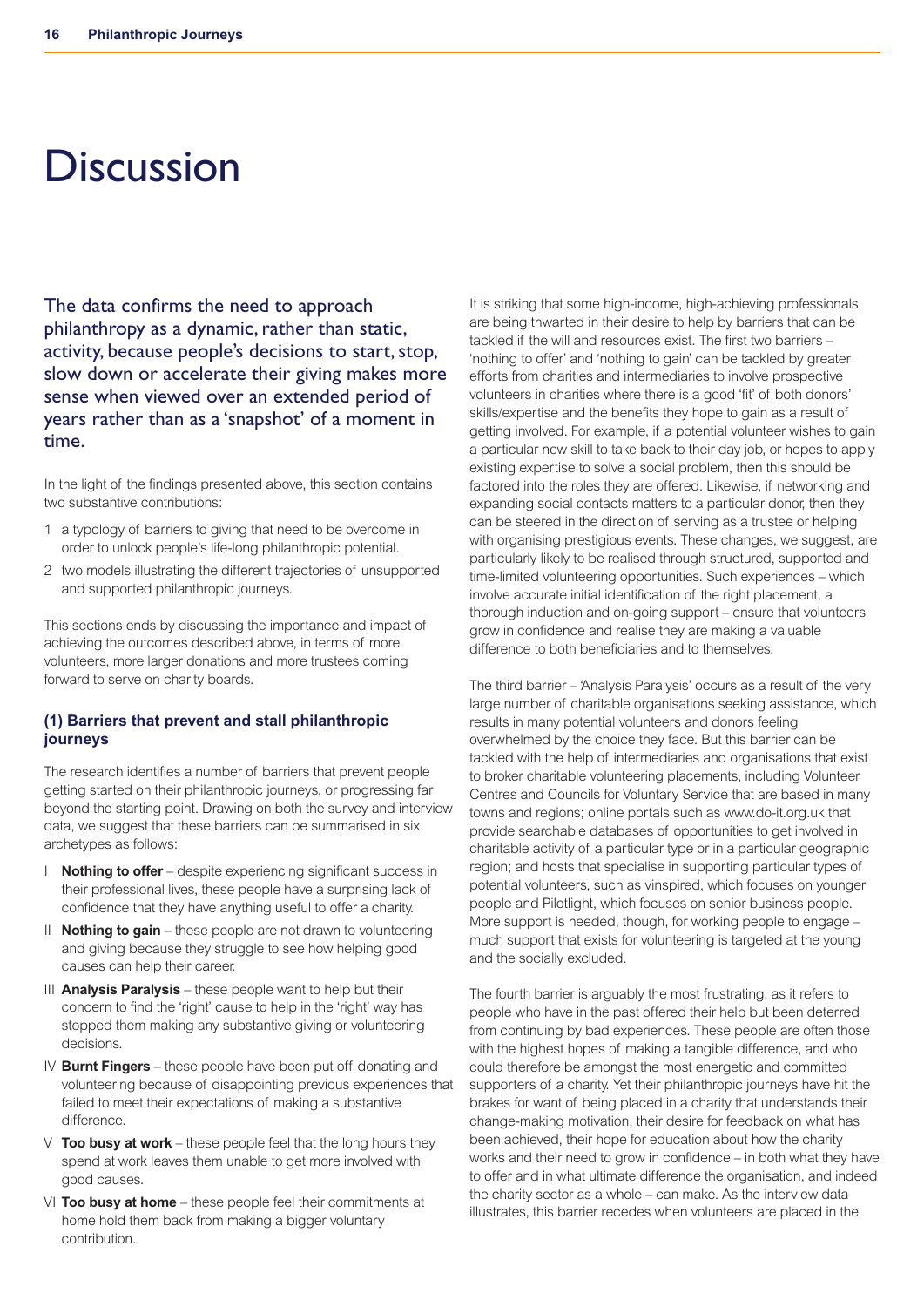right organisations, become educated in how the charity works, grow in confidence that their contribution is making a difference and receive sufficient support to meet their personal and philanthropic goals.

The fifth and sixth barriers – 'Too busy at work' and 'Too busy at home' – may seem beyond the influence of anyone but the individual concerned, and indeed in some cases a life change such as retirement or at least progressing beyond the intensive early stages of a career, may be crucial to free up the time to start or increase philanthropic commitment. But in other cases these barriers can be diminished or removed with some effort from the host charity and/or those supporting the volunteer. A structured, time-limited placement that asks no more than a few hours a month, is within the reach of many busy people, particularly if supported by their employer. Whilst a small window of time is not sufficient for some types of volunteering – such as organising a fundraising event – it should be sufficient to harness the expertise of those with key skills that might otherwise be out of the reach of the charity. For example, someone with valuable marketing, finance or logistical skills can be supported to provide strategic advice that enables a charity to expand its work, attract further investment and reach a greater number of beneficiaries.

The next section describes a model that operationalises this understanding of the nature of the barriers and demonstrates how they can be tackled to free-up people's potential to embark on and accelerate their philanthropic journeys.

#### **(2) The status quo versus the supported philanthropic journey**

Philanthropy is an especially complex area of life because it exists in the intersection where private actions meet the public good. As Peter Frumkin explains, philanthropy *"has both public and private functions, enabling communities to solve problems and allowing individuals to express and enact their values"* (2006, p21).

The difficulty in understanding what philanthropy is and why it exists is exacerbated when we factor in the various motivations that drive philanthropic decision-making and the multiple obstacles that hinder the implementation of philanthropic intentions. Yet despite this complexity, the simple desire to 'do something good' can be harnessed and help change society for the better if we take a different view of those who could help.

the issue they have stumbled across. Without any help to identify the issue they have stumbled across. Without any help to identify<br>the best way to get involved or the most appropriate organisation to **Model 1** shows an 'unsupported philanthropic journey', typical of  'pushed' by chance – often as a result of a sad experience such as an illness or other misfortune – and feel compelled to engage with the status quo, in which people only get started because they are get involved with, they may embark upon an unsuitable volunteering experience that leaves them feeling profoundly dissatisfied – the qualified accountant being asked to stuff envelopes or the shy IT expert being pushed into a people-facing role are just two examples of how willing volunteers can be 'set up to fail'.



Model 1:

Volunteering and donating declines<br>or stops when initial impetus fades or personal circumstances change Volunteering and donating remains casual and episodic rather than long-term and committed Lack of confidence in the effectiveness of philanthropic solutions ack of tailored support No education process ack of awareness of appropriate opportunities Initial involvement is left primarily to chance

Model 2: **The ideal world**  How things could be – the supported philanthropic journey

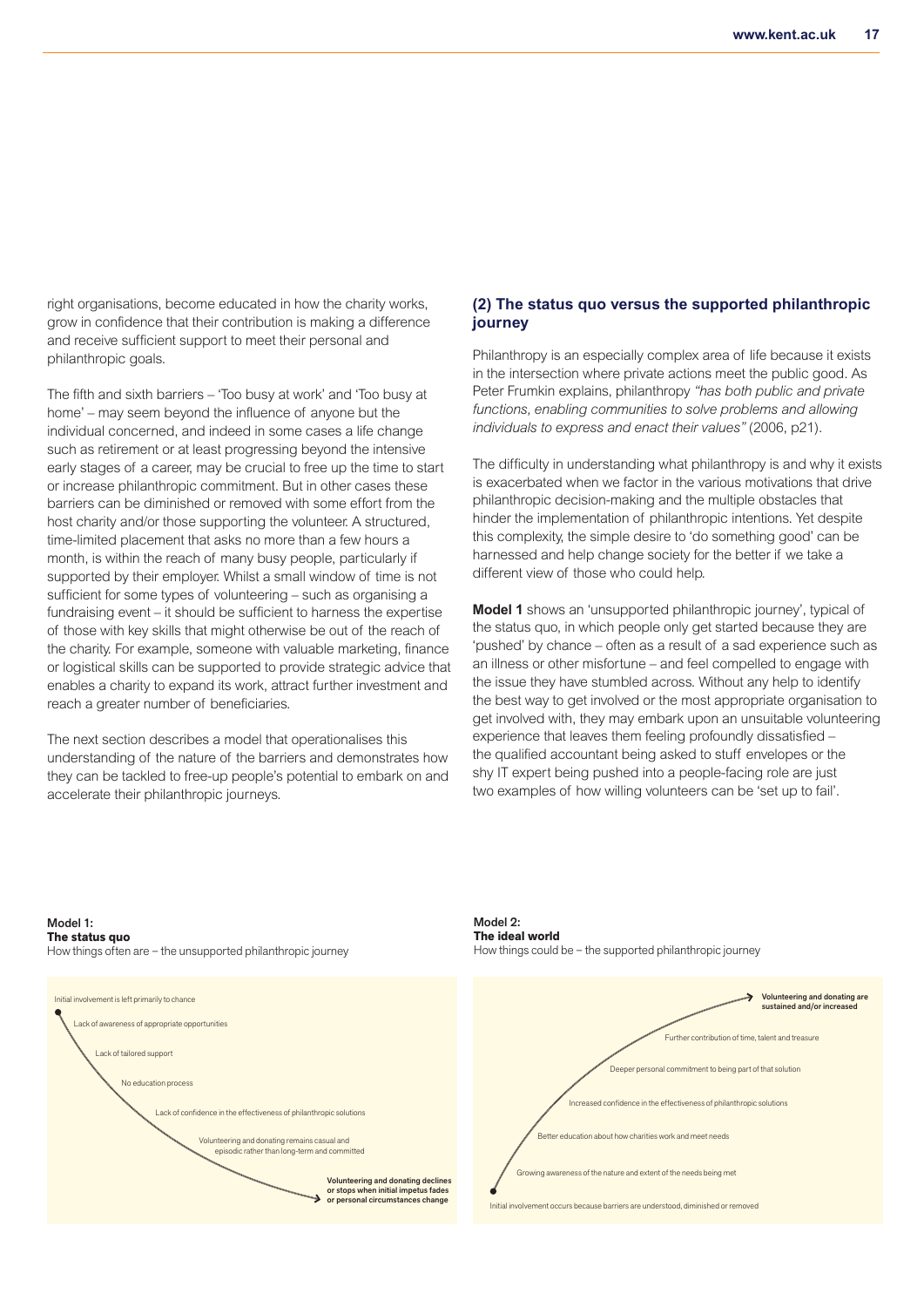### Discussion (cont)

Even when a better match is made between skills, personality and role, things can still go wrong – for example volunteers may not be told about how the charity works beyond the department they are placed in, or shown any evidence of how the charity achieves success. The combination of poor placement, insufficient information and lack of evidence on outcomes, can result in an increasingly demoralised volunteer who fails to develop confidence in the effectiveness of their contribution, or worse – lack of confidence in the effectiveness of philanthropic solutions *per se*. Such a person is unlikely to scale up their contribution and may well scale it back or drop out as soon as the opportunity to exit appears.

**Model 2** shows a 'supported philanthropic journey', in which the initial engagement occurs as a result of both push and pull factors – the latter being exemplified by proactive recruitment of people possessing certain skills or designing a volunteer programme that fits the demands of busy professionals with dependents at home. Once recruited, the individual learns more and more about the nature and extent of the needs that the charity exists to meet and their commitment is reinforced through interactions with front-line staff and – if appropriate – beneficiaries. With an understanding of how their contribution fits into the bigger picture, and being in possession of evidence that the sum of the parts does achieve worthwhile progress, this individual becomes more confident in the effectiveness of philanthropic solutions and more personally committed to being part of that solution. The personal benefits derived from a meaningful engagement with a cause they care about – including satisfaction and sense of purpose, enjoyment of new relationships and an overall enriched life – lead the individual to increase their contribution of time, treasure and talent to this cause and potentially to others that offer a similar supported experience.

Together, these models highlight the different consequences of either neglecting or supporting the donor, and reinforce the need to focus on the philanthropic journey. Focusing only on short-term gain – whether that be banking a donation or securing voluntary assistance with a specific task – and failing to recognise the needs of the person donating their time, talent and treasure to good causes, is unlikely to result in growing a stronger culture of philanthropy in the UK.

#### **Concluding discussion: the importance of achieving better outcomes**

The findings presented above demonstrate how the experience of undertaking structured, supported and time-limited volunteering placements led to three key outcomes amongst those we surveyed:

- 1 a doubling of intention to volunteer
- 2 a 12% increase (from 29% to 41%) in intention to make donations worth £1,000 or more
- 3 a three-fold increase in intention to serve as a charity trustee.

We now consider why each of these findings is so important to UK charities.

**Efforts to encourage more volunteering.** Government data, presented in the Community Life Survey, shows that in 2012-13 44% of people were formal volunteers. Our sample were initially less enthusiastic than the norm – just 32% of our respondents had previously been formal volunteers. Yet having become Pilotlighters, this almost doubled to 63% who intended to be formally volunteering in 10 years time. If realised, this equates to 48% more than the general population and an even more impressive increase of 97% for those in our sample.

**The goal of building a stronger philanthropic culture.** UK giving data (CAF/NCVO 2012) shows that only 6% of people give £1,000 or more each year; this figure is related to – but not fully explained by – income levels. As our sample is skewed towards higher income groups, three out of ten (29%) of our respondents had already made a gift of such a size before becoming a Pilotlighter. However, the experienced led to a substantial increase in their philanthropic commitment such that 4 out of 10 (41%) intend to be making donations worth £1,000 or more in ten years time. If realised, this increase would make a huge difference to the many good causes in dire need of funds, especially in the current economic climate that has created a double-whammy for charities, because it is harder to raise funds at precisely the same time that demand for their services is rising.

**The trustee recruitment problem.** Around half of all charities struggle to recruit trustees (NPC 2012). Currently 600,000 people are trustees, which is c.1.2% of the UK adult population. Our sample is unrepresentative in that pre-Pilotlighting, 17% of our respondents had been trustees, but the experience has a stunning effect on their intentions as 63% intend to be trustees in ten years' time. If realised, this almost three-fold (271%) increase would certainly help many charities that are currently struggling to recruit volunteers who are willing to take ultimate responsibility for the running of their organisation.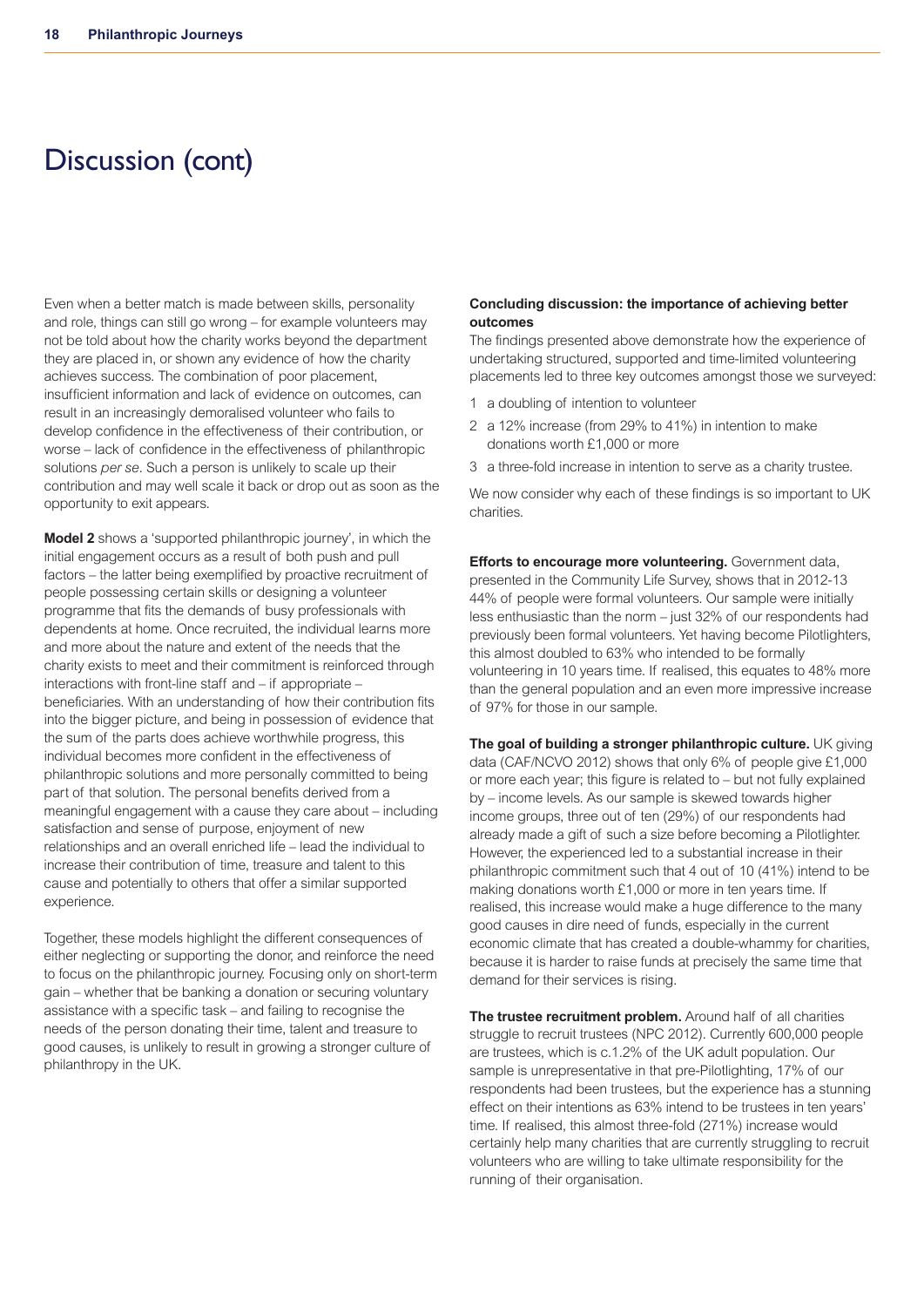### **Conclusions**

This study has taken a novel 'life-course' approach to explore the barriers to becoming engaged with charities and to understand what factors encourage people to get started, to continue and to accelerate their philanthropy.

The data reinforces existing research in this area, most notably the argument set out in NCVO's Pathways to Participation report, which claims that:

*"Once they start, the quality of the participation experience is pivotal in determining whether people continue: the extent to which they feel they are making a difference and having an impact, whether they feel their contribution is valued and they are enjoying the experience and the quality of the social relationships with other participants. Although having continued access to the right support, resources and opportunities influenced people's decision to stay involved, a good quality participation experience was the single most important reason interviewees gave to explain their sustained participation"* (NCVO 2011, p7)

The sample we surveyed and interviewed were fortunate to have experienced a 'good quality participation', which is noted as pivotal in the above quote.

This study also extends knowledge by identifying further barriers to the giving of time and money, and demonstrating how they can be successfully diminished and dismantled. The importance of understanding and tackling factors that stand in the way of unleashing the philanthropic potential of all our citizens is clear, especially in the light of the problems – discussed above – in recruiting volunteers, trustees and people willing and able to give sizeable donations.

Despite the UK being generally viewed as a generous country, and ranking near the top of international comparisons of generosity, such as the World Giving Index (CAF 2013), there is no room for complacency. The fact remains that much current giving is superficial, involving one-off donations (for example collecting tins, sponsoring friends/colleagues or attending gala dinners) rather than strategic major donations. Likewise, much current volunteering involves sporadic 'helping out' or short-term 'probono' projects rather than sustained commitment.

Everyone has a philanthropic journey which is an individual's lifetime contribution of time, talent and treasure. Whether or not this journey is stunted, stalled or flourishing is usually left to chance, which means that many people barely 'leave the station' unless a random factor – often involving misfortune – prompts them to become more deeply involved in good causes. Having got started, the likelihood of continuing is reliant on further factors, such as learning how charities function, growing in personal confidence and receiving assurance that contributions are making a positive difference. The research presented in this report shows that it is possible to intervene and give support so that people's journeys start earlier, and go further and deeper, resulting in greater benefits to both the individual and wider society.

In sum: structured, supported, skills-based and time-limited involvement with a charity or social enterprise provides an efficient and effective opportunity to overcome many of the barriers facing those who wish to get started or accelerate their philanthropic journeys.

The role of philanthropy in modern society has become too important to be left to chance, and the contribution of potential philanthropists matters too much to leave perceived barriers in place. It is time for government, charities, employers and individuals to take a more pro-active, enabling approach so that more people can start and complete the philanthropic journeys that will bring benefits to themselves and wider society.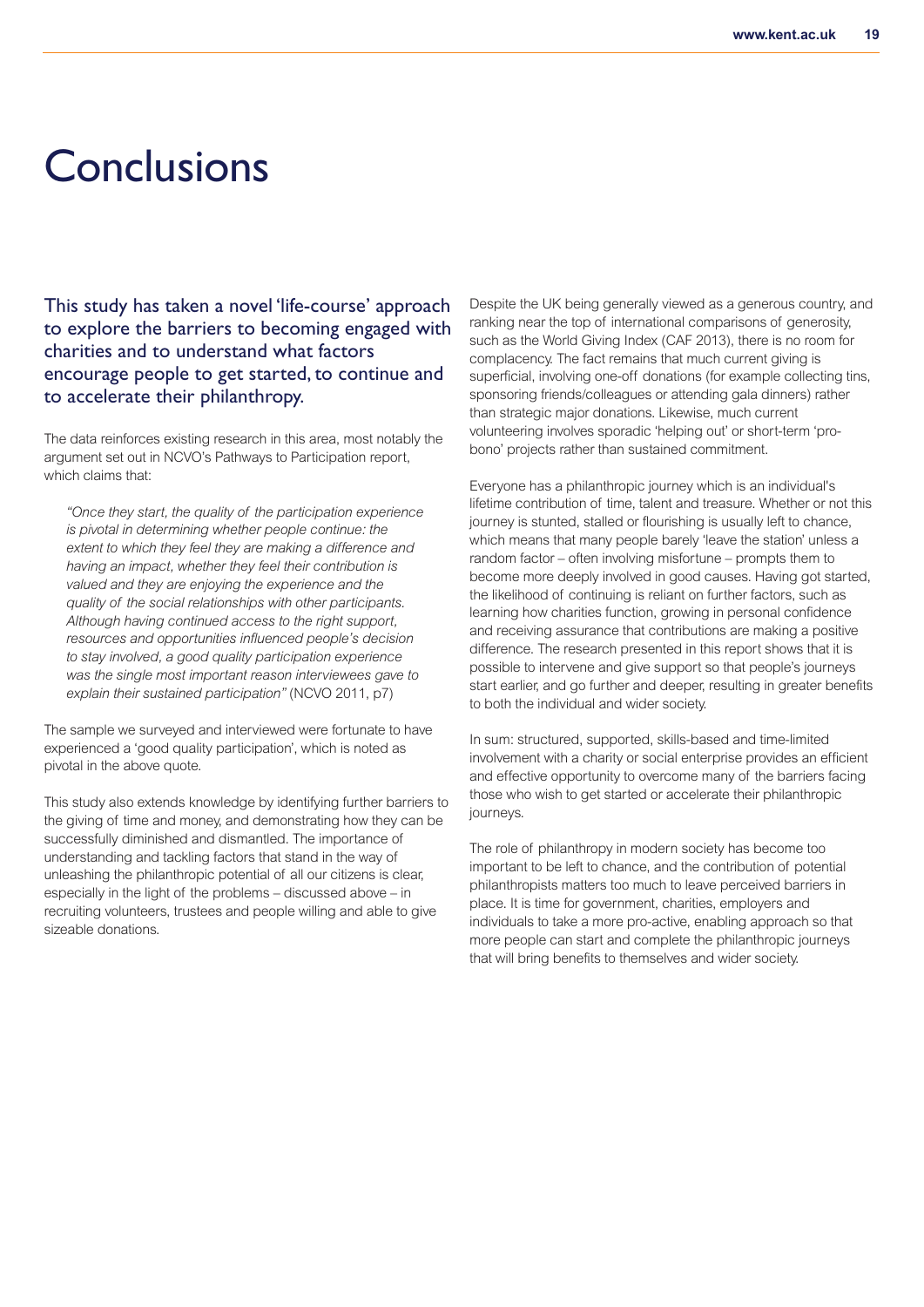## Recommendations

- 1 Politicians and policymakers need to understand that philanthropy is better conceived as a life-long journey rather than a series of unrelated giving acts. Much existing policy can be characterised as fragmented and focused on stimulating particular types of gifts, such as payroll deductions or charitable legacies. Shifting the focus to growing life-long givers rather than gaining specific gifts, is more likely to achieve the overall goal of growing a stronger culture of philanthropy in the UK.
- 2 Government needs to extend the initiatives it supports that encourage volunteering beyond the current focus on young people and retirees, because mid-life professionals also need targeted, high-quality encouragement and support.
- 3 Employers need to do more to facilitate their employees who want to use and develop their professional skills for the public good. This could involve, at a minimum, helping charities reach their workforce through workplace advertising and 'charity fairs'. It could also involve allowing flexible working practices and paid leave so that employees have time to volunteer. At best it involves paying for staff to undertake structured, supported volunteering opportunities where they contribute professional skills *pro bono*, that will set them on a life-time of deeper commitment to good causes and more strategic and impactful voluntary activity.
- 4 Employers need to support workplace giving of time and money by having an embedded culture of giving that is led and encouraged by business leaders. Employers should also recognise that they gain in terms of skills coming back to the workplace. When benefits are understood to be mutual, that leads to more sustainable relationships between companies and charities.
- 5 Charities need to be more aware of what it is that donors of time, talent and treasure have to give. They need to take account of donors' interests to provide a range of opportunities that meet their goals and to use a personal approach – including the use of professional networks – to invite and welcome new donors.
- 6 Charities need to curtail fatalistic assumptions that good volunteers are hard to find because they lack interest, are scared of the responsibility or put-off by lack of payment, and instead tackle the genuine barriers that exist due to low awareness of opportunities to get involved, and poor perceptions of how charities are run.
- 7 The generous majority of our population needs to consider how their giving of time and money can become less superficial and more strategic, which will bring greater benefits to themselves as well as to the causes they are helping. They need to back charities by giving regularly and through taxefficient methods such as Gift Aid and Payroll Giving.
- 8 More research needs to be undertaken to better understand the concept of the 'philanthropic journey'. Whilst this paper – and others that it builds upon such as the NCVO report 'Pathways to Participation' – present persuasive evidence of the need to change how we understand what encourages people to begin and continue their involvement with good causes, and how to tackle the barriers that prevent the full flowering of the philanthropic impulse, there is much more work to do. In particular, more research is needed on groups other than senior business people (such as people in other occupations including medicine, law or civil servants) as well as studies that focus on other socio-demographic characteristics (such as working mothers or child-free professionals). Further studies could fruitfully explore a wide range of issues focused on the concept of 'life-long philanthropy', such as how donors use different giving mechanisms at different stages of life, how their views on collaborative giving change and how their giving decisions change in relation to their changing relationships with the generations above and below them. Such a body of work could collectively present a viable alternative to the present literature, which primarily conceptualises philanthropy as episodic and disjointed, rather than inter-connected and contextualised within an individual's life-course.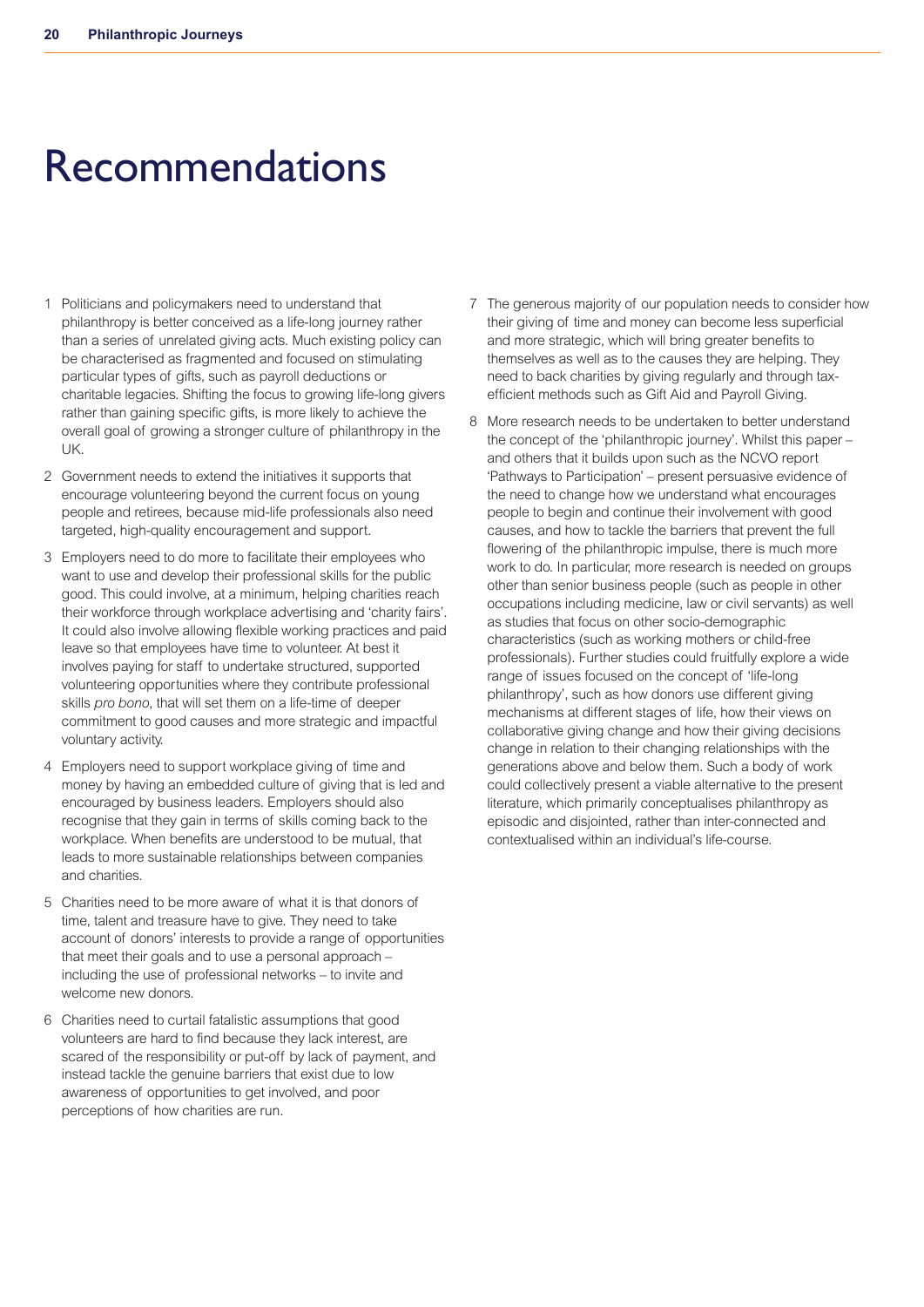### Appendix 1: About the research

The research was conducted between August and October in 2013. It involved a survey completed by 227 people and in-depth interviews with ten people. All respondents had engaged in long-term, structured volunteering opportunities, of the type that are identified and supported by Pilotlight.

Our respondents were typically high-earning males aged 45-54, which reflects the age and gender profile of senior business people. However, a third of the survey sample were female, respondents' ages ranged from early 20s to over-65s, and included some lower-income individuals.



**Gender of survey respondents**





**Age of survey respondents**

| Income of survey respondents                           | Percentage |
|--------------------------------------------------------|------------|
| Basic-rate taxpayer (earn <£37,400)                    | 6%         |
| Higher-rate taxpayer (earn between £37,401 - £150,000) | 62%        |
| Additional rate tax payer (earn £150,001 or more)      | 32%        |
|                                                        |            |

*NB: figures refer to tax rates in the financial year 2013/14*

As in the general population, many of our respondents had given time and money before, ranged from having less than 6 months experience and up to ten years

| Length of time in a structured, supported,<br>time-limited volunteering | Percentage |
|-------------------------------------------------------------------------|------------|
| Less than 6 months                                                      | 16%        |
| $6 - 12$ months                                                         | 19%        |
| Between 1 and 2 years                                                   | 30%        |
| Between 2 and 3 years                                                   | 17%        |
|                                                                         |            |

**Gender of interviewees**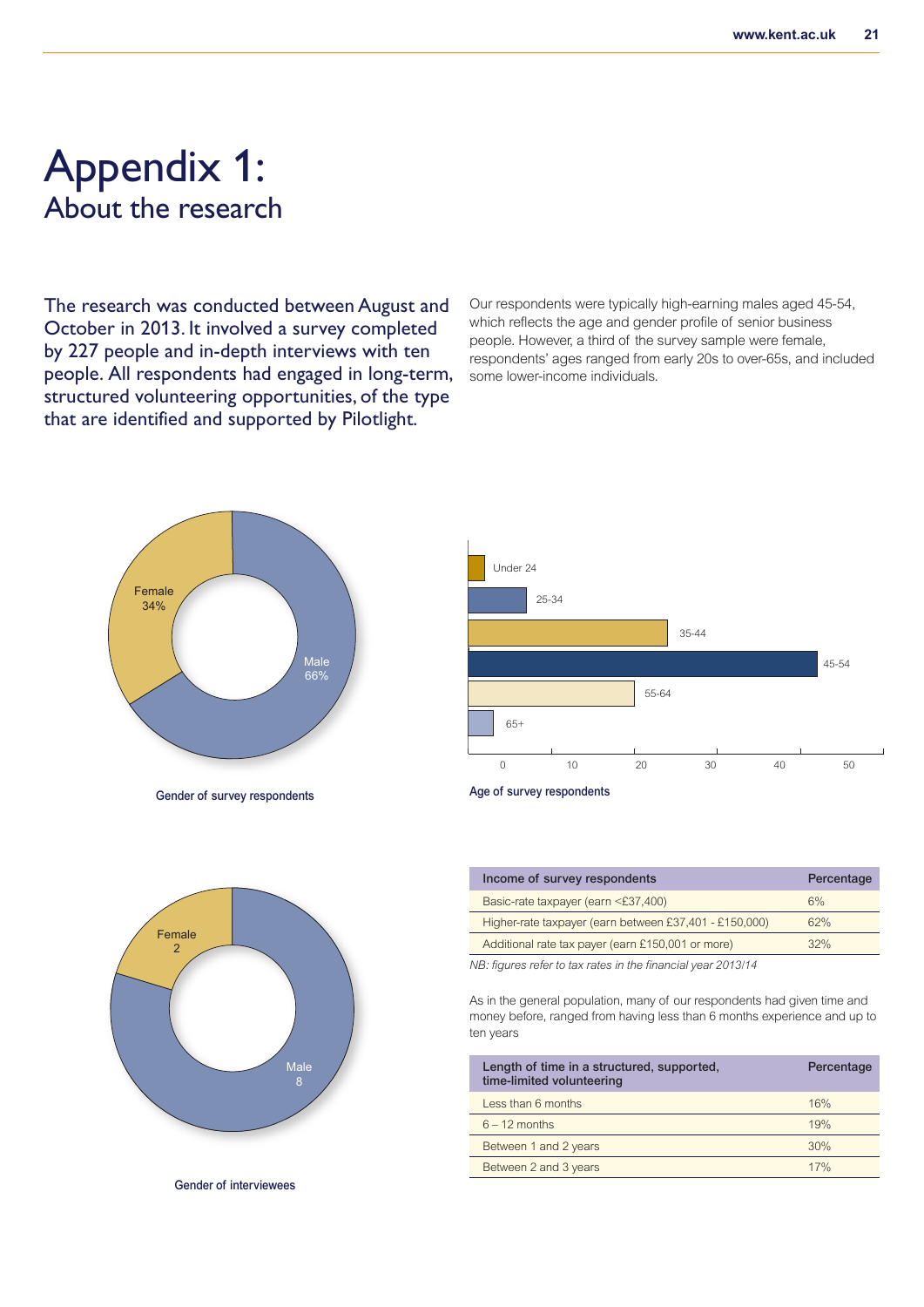### Appendix 2: About Pilotlight



#### Pilotlight enables ambitious charities and social enterprises to help a greater number of people, and to achieve positive social change.

Pilotlight is a charity which matches leading private sector professionals with small charities, using their skills and experience to support them in developing strategic and business plans. Since 2003 it has recruited over eight hundred volunteers and helped nearly 400 charitable organisations, which collectively work to help improve the lives of more than 3.6 million people, from children with learning disabilities to isolated older people.

The skills coaching provided by Pilotlight to date is worth over £11 million. On average, partner charities experience an increase in income of at least a fifth after their year of working with Pilotlight and are able to help 40% more people.

Teams meet their partner charities every month over a 12-month period. An experienced project manager facilitates each project, ensuring that work remains focused and effective. The success of Pilotlight is achieved by creating handpicked teams of business leaders to work with the management of a charity and the expertise of Pilotlight project managers who oversee the whole process.

The volunteers - known as 'Pilotlighters' – come from a range of corporate sectors and have a variety of skills such as logistics, marketing and finance. Charities are then matched with a team of four Pilotlighters, chosen specifically for their range of skills and experience, who support them to develop strategic and business plans.

Pilotlighters help charity leaders to create more sustainable and efficient organisations by offering the kind of high quality, challenging mentoring that is normally only available to top corporate executives.

The process is about exchanging skills so that partner charities are not the only ones to benefit – Pilotlighters have the opportunity to test their talents in a new and challenging context, network with peers from other industries and disciplines, and learn new skills and approaches that they can bring back to the organisations where they work.

Pilotlight's vision is a world in which charities and business work together to achieve positive social change.

Pilotlight's mission is to help charitable organisations have a greater impact on more people. This is achieved by:

- using a unique method that matches business leaders with charitable organisations to equip them with, or coach them in, the skills they need to succeed and/or achieve long-term sustainability.
- increasing the impact of the charities that Pilotlighters are placed in, and increasing the number of people they reach.
- building a community of philanthropists.
- promoting Pilotlight as a benchmark of excellence.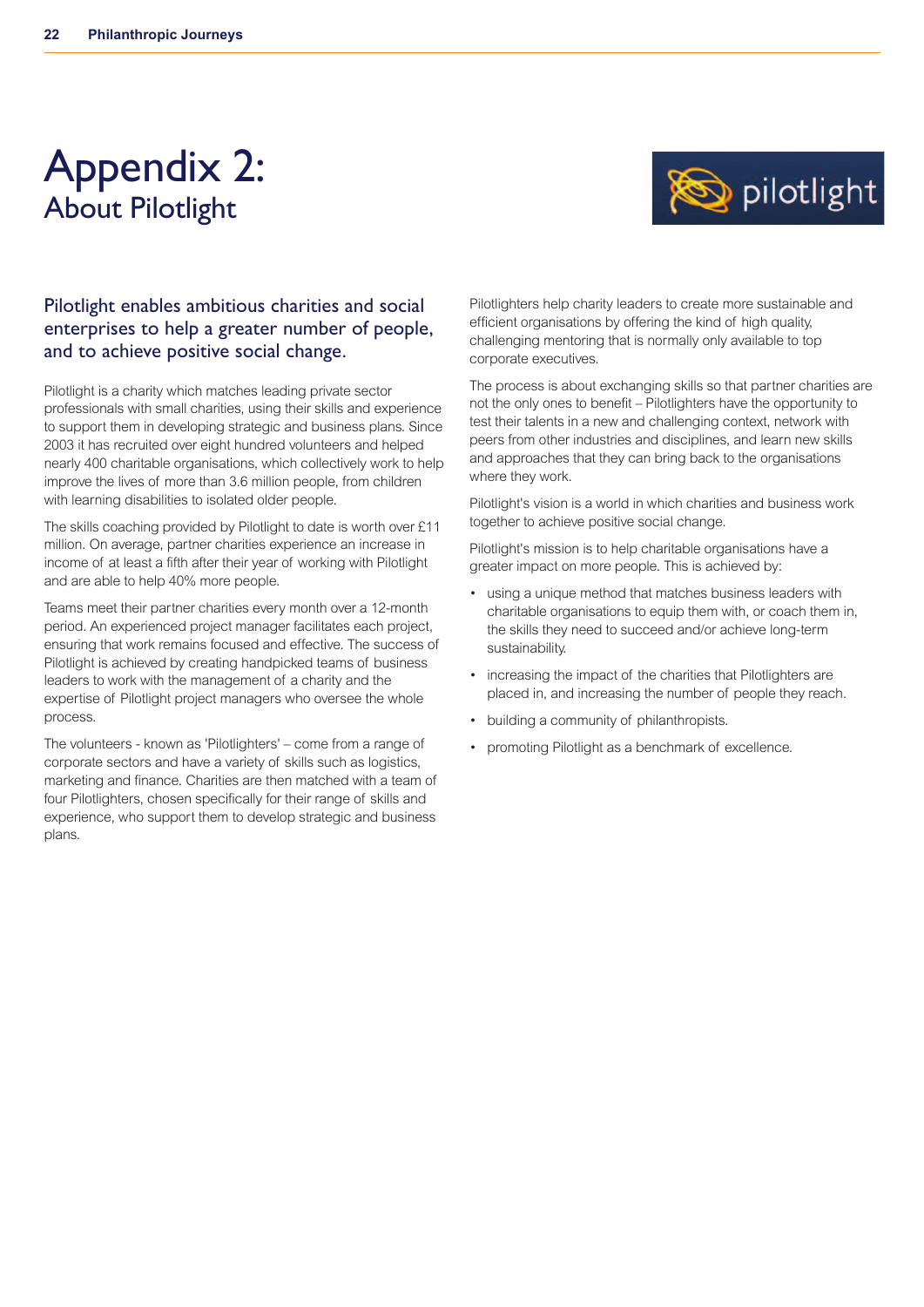### Appendix 3: References and Further Reading

#### **References in the report**

Beth Breeze & Theresa Lloyd (2013) *Richer Lives: why rich people give*. London: Directory of Social Change

Ellie Brodie, Tim Hughes, Véronique Jochum, Sarah Miller, Nick Ockenden and Diane Warburton (2011) *Pathways to Participation: what creates and sustains active citizenship?* London: National Council of Voluntary Organisations

CAF (2013) *World Giving Index 2013: a global view of giving trends*. London: Charities Aid Foundation

Ecclesiastical Insurance (2012) *What Does Your Trustee Board Look Like?* www.ecclesiastical.com/Images/trustee-sales-aid.pdf [viewed 19/5/14]

Peter Frumkin (2006) *Strategic Giving: the art and science of philanthropy*. Chicago and London: University of Chicago Press

Natalie Lowe, Sarah Butt, Angela Ellis Paine & Justin Davis Smith (2007) *Helping Out: a national survey of volunteering and charitable giving*. London: Cabinet Office

NCVO/CAF (2012) U*K Giving 2012: an overview of charitable giving in the UK in 2011/12*. London: National Council of Voluntary Organisations and Charities Aid Foundation.

New Philanthropy Capital (2012) *The Benefits of Trusteeship,* NPC briefing, March 2012. London: New Philanthropy Capital.

#### **Further Reading**

Matthew Bishop and Michael Green (2008) *Philanthrocapitalism: how the rich can save the world*. New York: Bloomsburg Press.

Charles Bronfman and Jeffrey Solomon (2010) *The Art of Giving: where the soul meets a business plan.* San Francisco: Jossey-Bass.

Charity Commission (nd) The Essential Trustee: what you need to know. Available online www.charitycommission.gov.uk/detailedguidance/trustees-staff-and-volunteers/the-essential-trustee-whatyou-need-to-know-cc3/

Caroline Fiennes (2012) *It ain't what you give it's the way that you give it: making charitable donations that get results*. London: Giving Evidence.

Peter Frumkin (2006) *Strategic Giving: the art and science of philanthropy*. Chicago and London: University of Chicago Press. John Nickson (2013) *Giving is Good For You*. London: Biteback Publishing

Randall Ottinger (2008) *Beyond Success: building a personal, financial and philanthropic legacy*. New York: McGraw Hill.

Dame Stephanie Shirley (2013) *Let it Go: the entrepreneur turned ardent philanthropist*. Luton: Andrews UK

Thomas Tierney and Joel Fleishman (2011) *Give Smart: philanthropy that gets results*. New York: Public Affairs Books.

Clare Yeowart and Dinah Mackenzie (2012) *The Benefits of Trusteeship*. London: New Philanthropy Capital

#### **Online sources of information including regular news and free bulletins**

Centre for Philanthropy, University of Kent – academic centre that makes research reports freely available online and has a blog and e-newsletter. www.kent.ac.uk/sspssr/philanthropy

Charity Commission – website of the Charity Commission for England and Wales, including the Commission's guidance, research, searchable register of charities and supporting documents such as annual reports & accounts. www.charity-commission.gov.uk

City Philanthropy – promoting more effective philanthropy among city professionals. www.cityphilanthropy.org.uk

Guide to Giving, 3rd edition (2008) Produced by ACF/Philanthropy UK: www.acf.org.uk/uploadedFiles/Publications\_and\_resources/ Publications/Publication\_repositry/AGuidetoGiving3rded.pdf

New Philanthropy Capital – research and consultancy to make charities and funders more successful in achieving their missions; website includes access to Newsletter and many free reports. www.thinknpc.org

Philanthropy Impact – formed in 2013 by the merger of Philanthropy UK, EAPG and PAF), an online and offline organisation making sense of and inspiring philanthropy. www.philanthropy-impact.org

UK Community Foundations (known as Community Foundation Network until 2013) supports community foundations across the UK. www.ukcommunityfoundations.org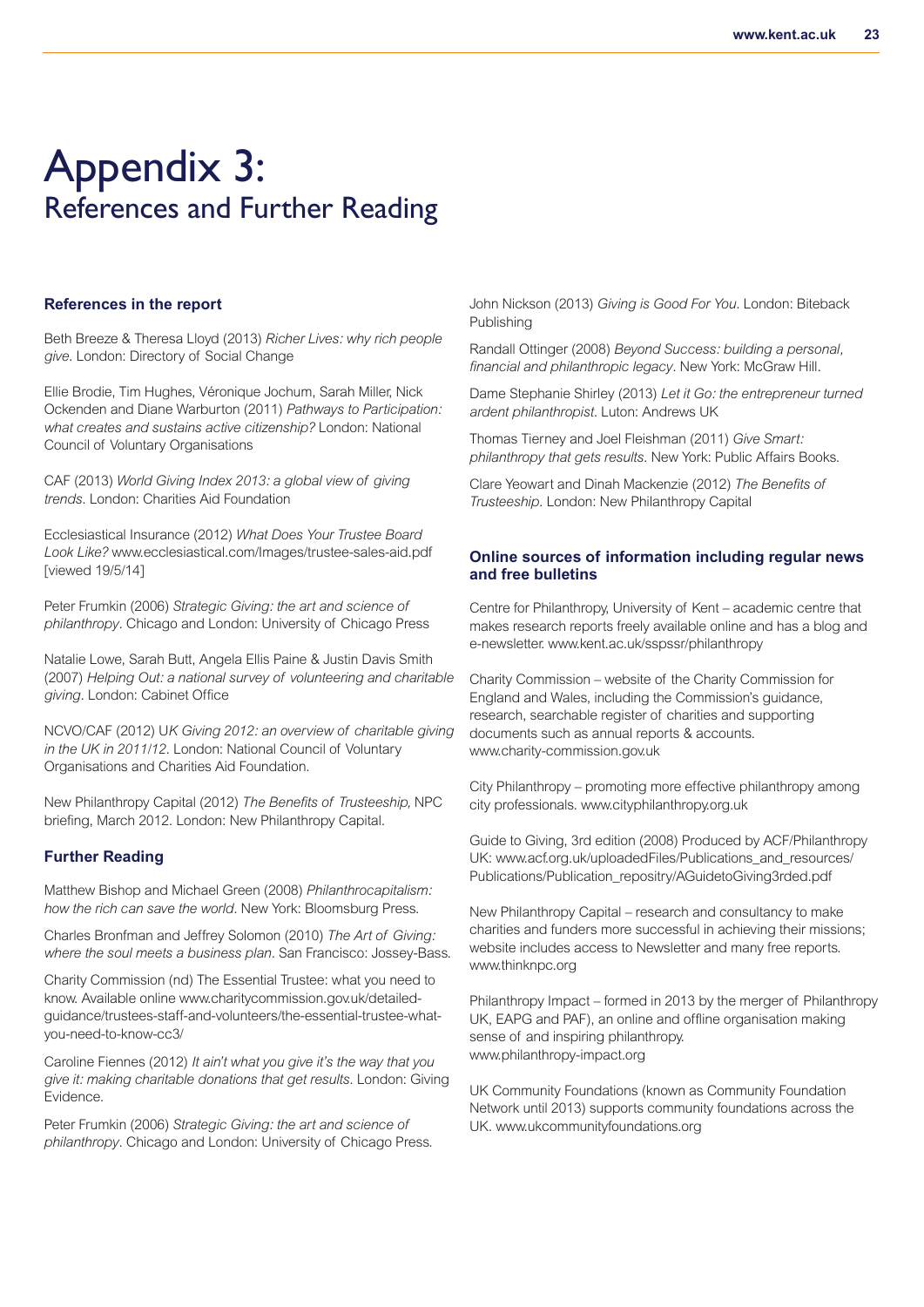## Endnotes

- 1 Information about this project and the final report are available at http://pathwaysthroughparticipation.org.uk/
- 2 The history, approach and outcomes of Pilotlight are provided in Appendix 2
- 3 Appendix 1 contains fuller information on the methodology
- 4 as reported in the Community Life Survey
- 5 for example in 2010-11 the Citizenship Survey (the precursor to the Community Life Survey) reported that 39% of the population formally volunteered at least once that year and 25% formally volunteered every month,
- 6 UK Giving was researched and published by NCVO/CAF from 2004 until 2012, copies of the reports are available online www.cafonline.org/publications/2012-publications/uk-giving-2012.aspx
- 7 Being a higher-rate taxpayer means an individual is amongst the top 17% of UK earners, whilst additional-rate taxpayers constitute the top 1% of UK earners, according to HMRC 2012.
- 8 This paper, *Generosity and Philanthropy: a literature review,* by Rene Bekkers and Pamala Wiepking was published in 2007 and is available online https://generosityresearch.nd.edu/assets/17632/generosity\_and\_ philanthropy\_final.pdf
- 9 For example, see the data contained in *Robin Hood in Reverse: exploring the relationship between income and charitable giving*, by Beth Breeze (2006), p41. Available at http://eprints.lse.ac.uk/29223/1/VSWP3\_Breeze.pdf
- 10 this chart appears on p.4 of an online document produced by Ecclesiastical.com: http://www.ecclesiastical.com/Images/trustee-salesaid.pdf
- 11 This study is discussed in chapter 8 of *Richer Lives: why rich people give* by Beth Breeze and Theresa Lloyd (2013), published by the Directory of Social Change in London.